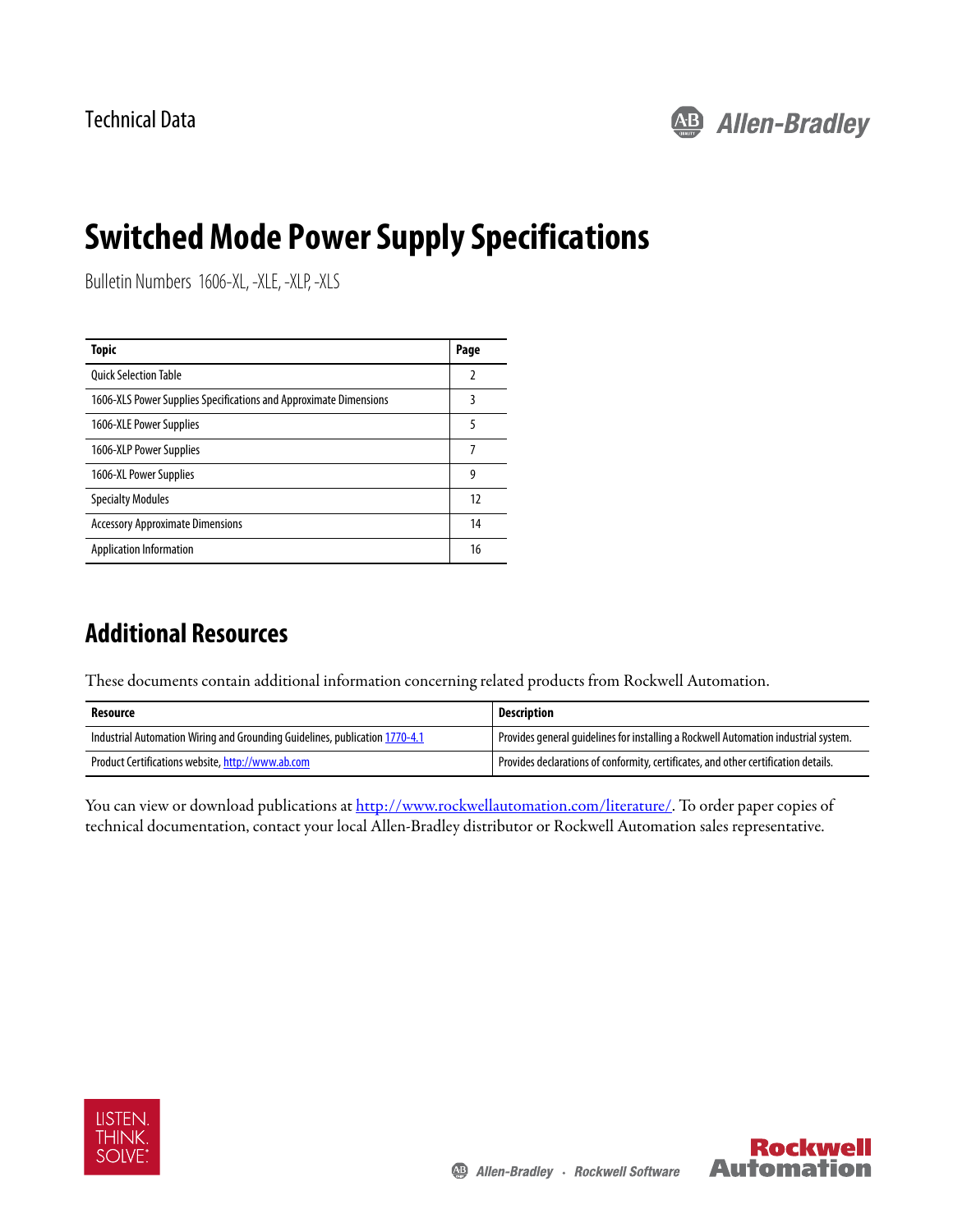### <span id="page-1-0"></span>**Quick Guide**

### **Bulletin 1606** ♠ **Power Supply Quick Guide**

|                     | 1540 W                      | 50 W                     | 60 W                            | 7280 W                     | 90100 W                             | 120 W                                                                            | 180 W                           | 240 W                                                                     | 480 W                                              | 720 W                           | 960 W                                      |
|---------------------|-----------------------------|--------------------------|---------------------------------|----------------------------|-------------------------------------|----------------------------------------------------------------------------------|---------------------------------|---------------------------------------------------------------------------|----------------------------------------------------|---------------------------------|--------------------------------------------|
| 55.5V               | XLP15A<br>XLP25A            |                          |                                 |                            |                                     |                                                                                  |                                 |                                                                           |                                                    |                                 |                                            |
| 1012V               | XLP30B                      |                          | $\hspace{0.1mm}-\hspace{0.1mm}$ | —                          | $\hspace{0.1mm}-\hspace{0.1mm}$     | $\hspace{0.1mm}-\hspace{0.1mm}$                                                  | $\hspace{0.1mm}-\hspace{0.1mm}$ | $\hspace{0.1mm}-\hspace{0.1mm}$                                           | $\hspace{0.1mm}-\hspace{0.1mm}$                    | $\hspace{0.1mm}-\hspace{0.1mm}$ | $\hspace{0.1mm}-\hspace{0.1mm}$            |
| 1215V 1-Ph          | XLP15B                      | XLP50B                   | XLP60BQ<br>XLP60BQT             | —                          | XLP90B                              | —                                                                                | <b>XL180B</b>                   |                                                                           |                                                    |                                 |                                            |
| 1215 V 3-Ph         | $\equiv$                    | —                        | —                               | $\overline{\phantom{0}}$   | XLE96B                              | —                                                                                | —                               | —                                                                         |                                                    | —                               |                                            |
| $(+/-)12$ and 15V   | XLP36C                      | $\overline{\phantom{0}}$ | —                               | —                          |                                     |                                                                                  | —                               |                                                                           |                                                    | –                               |                                            |
| 2428V 1-Ph          | XLP15E<br>XLP30E<br>XLP30EQ | XLP50E<br>XLP50EZ        | XL60D<br>XLP60EQ<br>XLP60EQT    | XLS80E<br>XLE80E<br>XLP72E | XLP95E<br>XLP100E                   | <b>XLS120E</b><br>XLS120EA<br><b>XLE120E</b><br>XLE120EC<br>XLE120EE<br>XLE120EN | $\overline{\phantom{m}}$        | <b>XLS240E</b><br>XLS240EC<br>XLE240E<br>XLE240EP<br>XLE240EE<br>XLE240EN | <b>XLS480E</b><br>XLS480EA<br>XLS480EC<br>XLS480EE |                                 | XLS960EE                                   |
| 2428V 2-Ph/3-<br>Ph |                             |                          |                                 |                            | <b>XLP90E-2</b><br><b>XLP100E-2</b> | <b>XLE120E-2</b>                                                                 |                                 | <b>XL240E-3C</b><br><b>XLE240E-3</b>                                      | <b>XLS480E-3</b><br><b>XLS480E-3C</b>              | <b>XL720E-3</b>                 | <b>XLE960DX-</b><br>3N<br><b>XLS960E-3</b> |
| 3643V               |                             |                          |                                 |                            |                                     |                                                                                  |                                 |                                                                           | <b>XLS480G-3</b>                                   | —                               |                                            |
| 4856V 1-Ph          |                             | XLP50F                   |                                 |                            | XLP100F                             |                                                                                  |                                 | XLE240F                                                                   | <b>XLS480F</b>                                     | –                               | XLS960FE                                   |
| 4856V 3-Ph          |                             |                          |                                 |                            |                                     |                                                                                  |                                 | <b>XLE240F-3</b>                                                          | <b>XLS480F-3</b>                                   |                                 | XLE960MX<br>$-3N$<br><b>XLS960F-3</b>      |
| 24V Redundant       | —                           | —                        | XL60DR                          |                            |                                     | <b>XL120DR</b>                                                                   | —                               | <b>XL240DR</b>                                                            |                                                    |                                 |                                            |
| DeviceNet           | —                           |                          | —                               | XLEDNET3                   | XLSDNET4                            | —                                                                                | $\overline{\phantom{0}}$        | <b>XLSDNET8</b>                                                           |                                                    | –                               |                                            |

♠ Example: For a 24...28 Volt, 3-Phase, 120 Watt power supply, the **Cat. No.** would be **1606-XL120E-3**.

#### **Special Applications**

| <b>Bulletin Number</b> | <b>NEC Class 2</b>                                                                                                                                                                     | <b>ABS/GL Marine</b>                                                                                                                                  | <b>Hazardeous Location</b><br>Rating, Class 1 Div 2                                                                                               | <b>ODVA Requirements</b>           | <b>Conformal Coating</b>                   | <b>ATEX</b>                      |
|------------------------|----------------------------------------------------------------------------------------------------------------------------------------------------------------------------------------|-------------------------------------------------------------------------------------------------------------------------------------------------------|---------------------------------------------------------------------------------------------------------------------------------------------------|------------------------------------|--------------------------------------------|----------------------------------|
| 1606-XLE               | XLE80E                                                                                                                                                                                 | All XLE Power<br><b>Supplies</b>                                                                                                                      | All XLE Power<br><b>Supplies</b>                                                                                                                  | <b>XLEDNET3</b>                    | XLE120EC                                   |                                  |
| 1606-XLP               | XLP <sub>15</sub> A<br>XLP15B<br>XLP15E<br>XLP <sub>25</sub> A<br>XLP30B<br>XLP30E<br>XLP36C<br>XLP50B<br>XLP50E<br>XLP50EZ<br>XLP50F<br>XLP72E<br>XLP90B<br><b>XLP90E-2</b><br>XLP95E | XLP <sub>15</sub> A<br>XLP15B<br>XLP15E<br>XLP25A<br>XLP30E<br>XLP36C<br>XLP50E<br>XLP50EZ<br>XLP72E<br>XLP90B<br>XLP100E<br>XLP100F<br><b>XLPRED</b> | XLP15A<br>XLP15B<br>XLP15E<br>XLP25A<br>XLP30B<br>XLP30E<br>XLP50B<br>XLP50E<br>XLP50EZ<br>XLP72E<br>XLP90B<br>XLP95E<br>XLP100E<br><b>XLPRED</b> |                                    |                                            |                                  |
| 1606-XLS               | <b>XLSDNET4</b>                                                                                                                                                                        | <b>ALL XLS Power</b><br>Supplies                                                                                                                      | All XLS Power<br>Supplies $\star$                                                                                                                 | <b>XLSDNET4</b><br><b>XLSDNET8</b> | XLS240EC<br>XLS480E-C<br><b>XLS480E-3C</b> | XLS120EA<br>XLS240EA<br>XLS480EA |

★ Cat. No. 1606-XLS240K does not have Hazardeous Location Rating.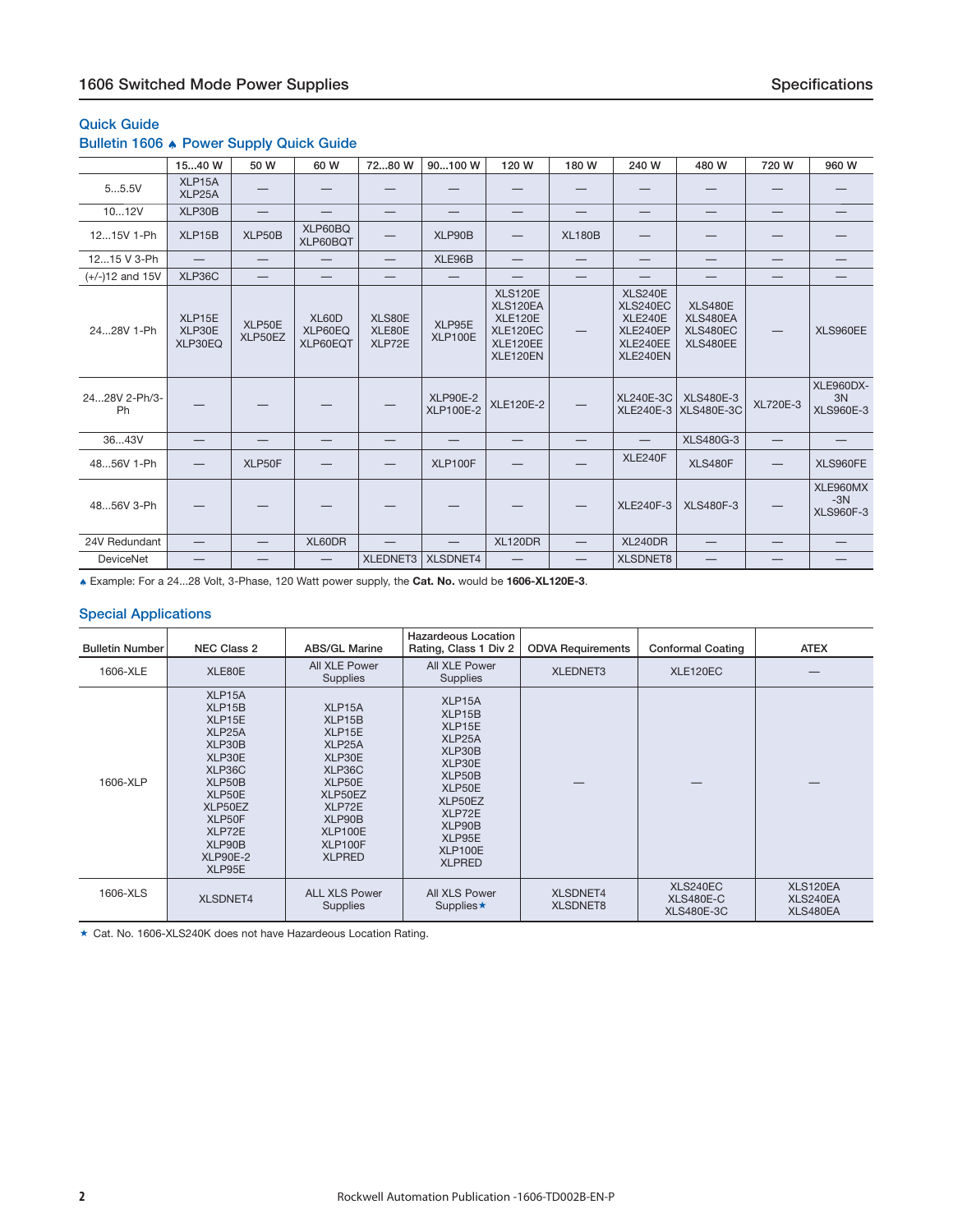#### <span id="page-2-0"></span>**Bulletin 1606-XLS**

|                                                           | 1606-XLS120E<br>1606-XLS120EA&<br>1606-XLS80E<br>1606-XLS180B |                                      | 1606-XLS240E<br>1606-XLS240EA&<br>1606-XLS240EC.              |                                     |
|-----------------------------------------------------------|---------------------------------------------------------------|--------------------------------------|---------------------------------------------------------------|-------------------------------------|
| <b>Output Volts/Watts</b>                                 | 2428V/80 W                                                    | 2428V/120 W                          | 1215V/180 W                                                   | 2428V/240 W                         |
| Input Voltage (4763 Hz)                                   | 100240V AC,<br>110150V DC                                     | 100240V AC, 110300V DC               | 100240V AC, 110150V DC                                        | 100240V AC, 110150V DC              |
| <b>Operational Range</b>                                  | 85276V AC, 88188V DC                                          | 85264V AC, 88360V DC                 | 85264V AC, 88188V DC                                          | 85276V AC, 88188V DC                |
| Hold-up Time                                              | $27174$ ms                                                    | $3359$ ms                            | $32 \text{ ms}$                                               | $27 \text{ ms}$                     |
| <b>Rated Input Current</b>                                | 1.4 A (100V AC),<br>0.82 A (240V AC)                          | 1.4 A (100V AC),<br>0.65 A (240V AC) | 1.65 A (120V AC),<br>0.93 A (230V AC)                         | 2.8 A (100V AC),<br>1.2 A (240V AC) |
| <b>Efficiency</b>                                         | typ. 90.0%                                                    | typ. 92.7%                           | typ. 91.5%                                                    | typ. 91.8%                          |
| <b>Output Voltage</b>                                     | 2428V                                                         | 2428V                                | 1215V                                                         | 2428V                               |
| <b>Rated Output Current</b>                               | 3.4 A (@ 24V)<br>3.0 A (@ 28V)                                | 5 A (@ 24V)<br>4.5 A (@ 28V)         | 15 A                                                          | 10 A (@ 24V)<br>9 A (@ 28V)         |
| ReservePower (typ. 4 s)                                   | 5.4 A (@ 24V)<br>5.0 A (@ 28V)                                | 7.5 A (@ 24V)<br>6.7 A (@ 28V)       | 22.5 (@12V)                                                   | 15 A (@ 24V)<br>13.5 A (@ 28V)      |
| <b>Ripple/Noise</b>                                       | $<$ 100 mV <sub>PP</sub>                                      | $< 50$ mV <sub>pp</sub>              | $< 50$ mV <sub>pp</sub>                                       | $<$ 50 mV <sub>pp</sub>             |
| <b>Operating Temperature</b><br>Range (T <sub>amb</sub> ) |                                                               | -25+70 °C >60 °C with derating       |                                                               |                                     |
| <b>Non-Operating</b><br><b>Temperature Range</b>          |                                                               |                                      | $-40+85$ °C                                                   |                                     |
| <b>MTBFA</b>                                              | $>650$ 000 hours                                              | $>831$ 000 hours                     | $>577$ 000 hours                                              | >581 000 hours                      |
| Dimensions (W x H x D)                                    | 32 x 124 x 102 mm                                             | 40 x 124 x 117 mm                    | 60 x 124 x 117 mm                                             | 60 x 124 x 117 mm                   |
| Weight                                                    | 420 g                                                         | 620 g                                | 900q                                                          | 900 <sub>g</sub>                    |
| <b>Certifications/Standards</b>                           |                                                               | 1, 2, 3, 5, 6, 7, 9                  |                                                               | 1, 2, 3, 5, 6, 7, 8, 9              |
| <b>Special Features</b>                                   |                                                               |                                      | Active PFC; Class 1 Div. 2; Semi F47, 9) ABS/GL/RINA (Marine) |                                     |

 $\star$  1) = CE, 2) = UL 508 (cULus LISTED), 3) = UL 1950 (cURus), 4) = CSA C22.2, No. 60950, 5) Safety standards = IEC/EN 60950, EN 50178, 6) EMC standards = EN 55011 (Class B), EN 55022 (Class B), EN 61000-6-2, 7) EMC standards = EN 61000-3-2 (A14), EN 50081-1, 8) ATEX, 9) GL/ABS

Δ MTBF determined by Siemens norm SN 29500 at full load current and 40 °C, 8) ATEX

 $\&$  Indicates ATEX rating ♠ Indicates conformal coating

|                                                   | 1606-XLS480E                        |                                      |                                     |                                       |                                     |                                       |
|---------------------------------------------------|-------------------------------------|--------------------------------------|-------------------------------------|---------------------------------------|-------------------------------------|---------------------------------------|
|                                                   | 1606-XLS480EA&<br>1606-XLS480EC.    | 1606-XLS480E-3<br>1606-XLS480E-3CA   | 1606-XLS480F                        | 1606-XLS480F-3                        | 1606-XLS480G                        | 1606-XLS480G-3                        |
| <b>Output Volts/Watts</b>                         | 2428V/480 W                         | 2428V/480 W                          | 4856V/480 W                         | 4856V/480 W                           | 3642V/480 W                         | 3642V/480 W                           |
| Input Voltage (4763 Hz)                           | 100240V AC<br>/110150V DC           | 380480V AC.<br>600V DC               | 100240V AC,<br>110300V DC           | 380480V AC.<br>600V DC                | 100240V AC.<br>110300V DC           | 380480V AC.<br>600V DC                |
| <b>Operational Range</b>                          | 85276V AC.<br>88188V DC             | 323552V AC.<br>450780V DC            | 85276V AC.<br>88375V DC             | 323552V AC.<br>450780V DC             | 85276V AC.<br>88375V DC             | 323552V AC.<br>450780V DC             |
| <b>Hold-up Time</b>                               | $3251$ ms                           | 19 <sub>ms</sub>                     | 3251 ms                             | 22 ms                                 | 3251 ms                             | $22$ ms                               |
| <b>Rated Input Current</b>                        | 4.6 A (100V AC),<br>2.5 A (240V AC) | 0.9 A (380V AC),<br>0.65 A (480V AC) | 4.6 A (100V AC),<br>2.5 A (240V AC) | 0.79 A (380V AC),<br>0.65 A (480V AC) | 4.6 A (100V AC),<br>2.5 A (240V AC) | 0.79 A (380V AC),<br>0.65 A (480V AC) |
| <b>Efficiency</b>                                 | typ. 92.4%                          | typ. 94.8%                           | typ. 92.4%                          | typ. 95.4 %                           | typ. 92.4%                          | typ. 94.8%                            |
| <b>Output Voltage</b>                             | 2428V                               | 2428V                                | 2428V                               | 4855V                                 | 3642V                               | 3642V                                 |
| <b>Rated Output Current</b>                       | 20 A (@ 24V)<br>17 A (@ 28V)        | 20 A (@ 24V)<br>17.5 A (@ 28V)       | 20 A (@ 24V)<br>17 A (@ 28V)        | 10 A (@ 48V)                          | 13 A (@ 36V)                        | 13.3 A (@ 36V)                        |
| ReservePower (typ. 4 s)                           | 30 A (@ 24V)<br>26 A (@ 28V)        | 30 A (@ 24V)<br>26 A (@ 28V)         | 30 A (@ 24V)                        | 15 A (@ 48V)                          | 20 A (@ 42V)                        | 20 A (@ 42V)                          |
| <b>Ripple/Noise</b>                               | $<$ 100 mV <sub>PP</sub>            | $<$ 100 mV <sub>PP</sub>             | $<$ 100 mV <sub>PP</sub>            | $<$ 100 mV <sub>pp</sub>              | $<$ 100 mV <sub>PP</sub>            | $<$ 100 mV <sub>PP</sub>              |
| <b>Operating Temperature</b><br>Range $(T_{amb})$ |                                     |                                      |                                     | $-25+70$ °C<br>>60 °C with derating   |                                     |                                       |
| Non-Operating<br><b>Temperature Range</b>         |                                     |                                      |                                     | $-25+70$ °C<br>>60 °C with derating   |                                     |                                       |
| <b>MTBF</b> $\Delta$                              | >469 000 hours                      | >690 000 hours                       | >469 000 hours                      | >690 000 hours                        | > 407 000 hours                     | > 690 000 hours                       |
| Dimensions (W x H x D)                            | 84 x 124 x 127 mm                   | 65 x 124 x 127 mm                    | 84 x 124 x 127 mm                   | 65 x 124 x 127 mm                     | 82 x 124 x127 mm                    | 65 x 124 x127 mm                      |
| Weight                                            | 1200 g                              | 870 g                                | 1200q                               | 870 g                                 | 1200 g                              | 870 g                                 |
| <b>Certifications/Standards</b>                   | 1, 2, 3, 5, 6, 7, 8, 9              |                                      |                                     | 1, 2, 3, 5, 6, 7, 9                   |                                     |                                       |
| <b>Special Features</b>                           | ABS/GL/RINA (Marine)                |                                      |                                     |                                       |                                     |                                       |

\* 1) = CE, 2) = UL 508 (cULus LISTED), 3) = UL 1950 (cURus), 4) = CSA C22.2, No. 60950, 5) Safety standards = IEC/EN 60950, EN 50178, 6) EMC standards =<br>EN 55011 (Class B), EN 55022 (Class B), EN 61000-6-2, 7) EMC standar

& Indicates ATEX rating

♠ Indicates conformal coating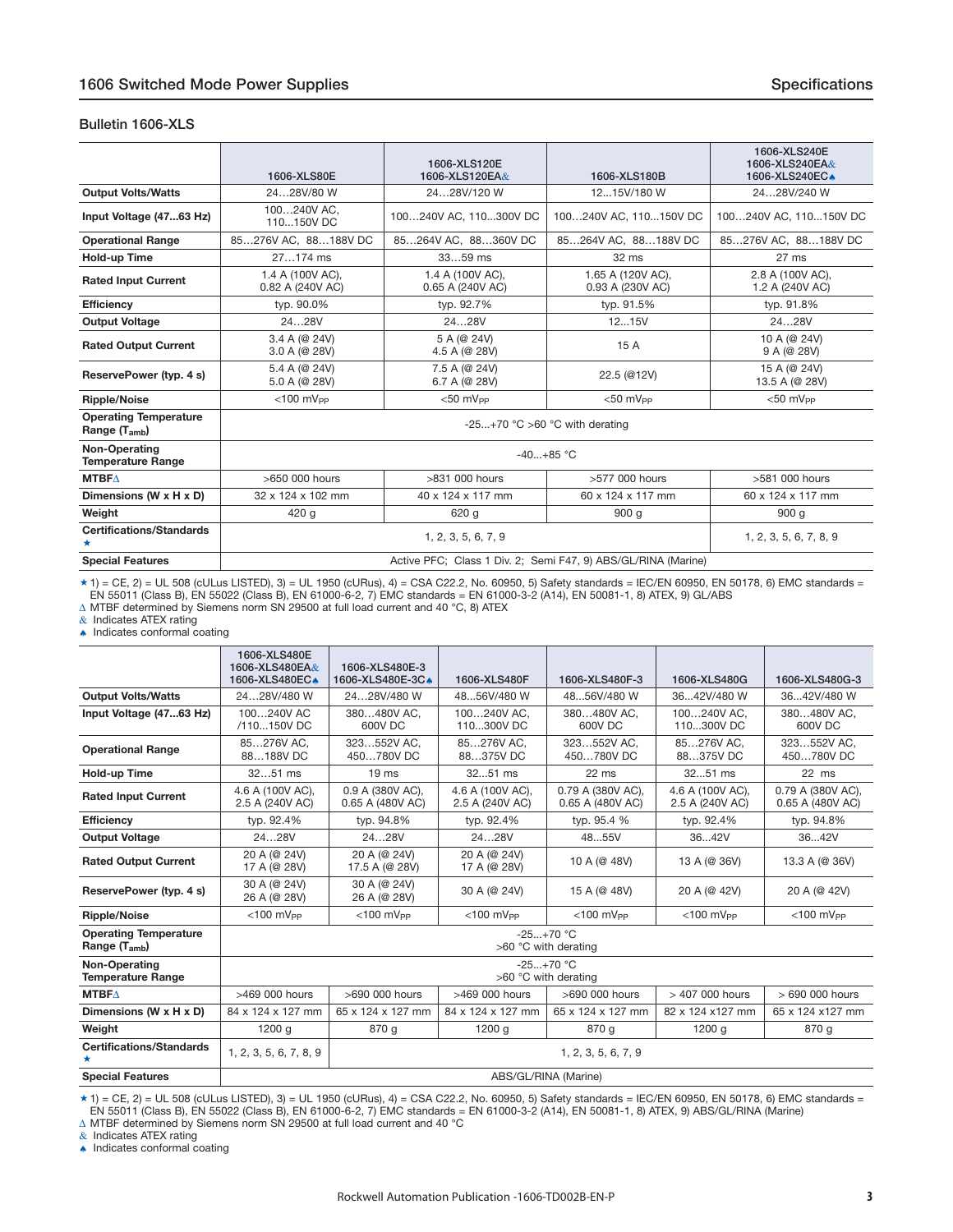#### **Bulletin 1606-XLS**

|                                                   | 1606-XLS960EE                | 1606-XLS960E-3                        | 1606-XLS960F-3                 |  |  |  |  |  |
|---------------------------------------------------|------------------------------|---------------------------------------|--------------------------------|--|--|--|--|--|
| <b>Output Volts/Watts</b>                         | 2428V/960 W                  | 2428V/960 W                           | 2428V/960 W                    |  |  |  |  |  |
| Input Voltage (4763 Hz)                           | 200240V AC                   | 380480 V AC                           | 200240V AC                     |  |  |  |  |  |
| <b>Operational Range</b>                          | 170264V AC                   | 380480V AC                            | 170264V AC                     |  |  |  |  |  |
| Hold-up Time                                      | 32 ms                        | 20 ms                                 | 20 ms                          |  |  |  |  |  |
| <b>Rated Input Current</b>                        | 4.6A                         | 1.65A                                 | 1.65A                          |  |  |  |  |  |
| <b>Efficiency</b>                                 | typ. 94.6%                   | typ. 95.2%                            | typ. 95.4%                     |  |  |  |  |  |
| <b>Output Voltage</b>                             | 2428V                        | 2428V                                 | 4854V                          |  |  |  |  |  |
| <b>Rated Output Current</b>                       | 40 A (@ 24V)<br>34 A (@ 28V) | 40 A (@ 24V)<br>34.3 A (@ 28V)        | 20 A (@ 48V)<br>17.8 A (@ 54V) |  |  |  |  |  |
| ReservePower (typ. 4 s)                           | 60 A (@ 24V)<br>51 A (@ 28V) | 60 A (@ 24V)<br>51 A (@ 28V)          | 30 A (@ 48V)<br>26.7 A (@ 54V) |  |  |  |  |  |
| <b>Ripple/Noise</b>                               | $<$ 100 mV <sub>PP</sub>     | $<$ 100 mV <sub>PP</sub>              | $<$ 100 $mV_{PP}$              |  |  |  |  |  |
| <b>Operating Temperature</b><br>Range $(T_{amb})$ |                              | $-25 °C+70 °C$                        |                                |  |  |  |  |  |
| Non-Operating<br><b>Temperature Range</b>         |                              | $-40 °C+85 °C$                        |                                |  |  |  |  |  |
| Dimensions (W x H x D)                            | 125 x 124 x 127 mm           | 110 x 124 x 127 mm                    | 125 x 124 x 127 mm             |  |  |  |  |  |
| Weight                                            | 1800 g                       | 1500q                                 | 1800 g                         |  |  |  |  |  |
| <b>Certifications/Standards</b><br>*              |                              | 1, 2, 3, 4, 5, 6, 7, 9                |                                |  |  |  |  |  |
| <b>Special Features</b>                           |                              | Class 1, Dlv. 2, ABS/GL/RINA (Marine) |                                |  |  |  |  |  |

 $\star$  1) = CE, 2) = UL 508 (cULus LISTED), 3) = UL 1950 (cURus), 4) = CSA C22.2, No. 60950, 5) Safety standards = IEC/EN 60950, EN 50178, 6) EMC standards = EN 55011 (Class B), EN 55022 (Class B), EN 61000-6-2, 7) EMC standards = EN 61000-3-2 (A14), EN 50081-1, 9) ABS/GL/RINA (Marine) Δ MTBF determined by Siemens norm SN 29500 at full load current and 40 °C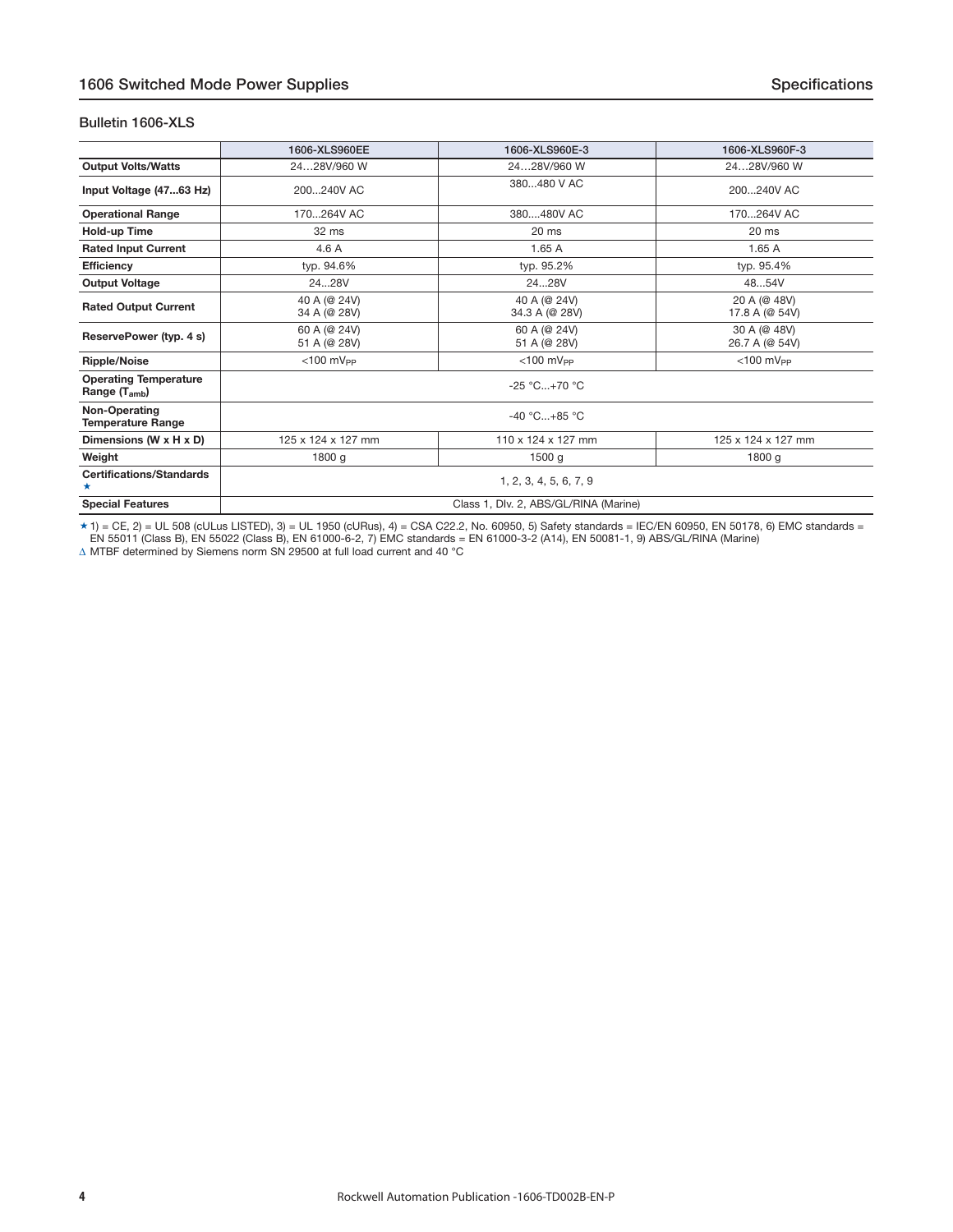#### <span id="page-4-0"></span>**Bulletin 1606-XLE**

|                                                   | 1606-<br>XLE80E                                   | 1606-<br><b>XLE120E</b><br>1606-<br>XLE120EC+ | 1606-<br><b>XLE120EE</b> | 1606-<br>XLE120EN  | 1606-<br><b>XLE240E</b>                  | 1606-<br>XLE240EE  | 1606-<br>XLE240EN  | 1606-<br>XLE240EP                  | 1606-<br>XLE240F                                 |
|---------------------------------------------------|---------------------------------------------------|-----------------------------------------------|--------------------------|--------------------|------------------------------------------|--------------------|--------------------|------------------------------------|--------------------------------------------------|
| <b>Output Volts/</b><br><b>Watts</b>              | 24V28V/<br>80 W                                   | 24V28V/<br>120 W                              | 24V28V/<br>120 W         | 24V28V/<br>120 W   | 24V28V/<br>240 W                         | 24V28V/<br>240 W   | 24V28V/<br>240 W   | 24V28V/<br>240 W                   | 48V52V/<br>240 W                                 |
| Input Voltage (4763 Hz)                           | 100120/<br>200240V<br>AC,<br>110150V<br><b>DC</b> | 100120/<br>200240V<br><b>AC</b>               | 200240V<br>АC            | 100120V<br>AC      | 100120/<br>200240V<br>AC                 | 200240V<br>AC      | 100120V<br>AC      |                                    | 100120/200240V AC                                |
| <b>Operational Range</b>                          | 90132/<br>180264V<br>AC.<br>88188V DC             | 90132V AC                                     | 180264V<br>AC            | 90132V AC          | 90132/<br>180264V<br>AC                  | 180264V<br>AC.     | 90132V AC          | 90132/180264V AC                   |                                                  |
| <b>Hold-up Time</b>                               | $>60$ ms<br>(120V)<br>$>244$ ms<br>(240V)         | $>80$ ms<br>(120V)<br>$>78$ ms<br>(240V)      | $>80$ ms<br>(120V)       | $>78$ ms<br>(240V) | $>46$ ms<br>(120V)<br>$>42$ ms<br>(240V) | $>45$ ms<br>(240V) | $>46$ ms<br>(120V) | >46ms<br>(120V)<br>>42ms<br>(240V) | >46ms<br>(120V)<br>>42ms<br>(240V)               |
| <b>Rated Input Current</b>                        | 1.24 A (100V<br>AC)<br>0.68 A (240V<br>AC)        | 2.6 A (100V<br>AC)<br>1.3 A (240V<br>AC)      | 2.6A                     | 1.4A               | 5 A<br>(100V AC)<br>2.5A<br>(240V AC)    | 2.7A               | 5 A                | < 5.0 A<br>(230V)                  | < 1.3 A<br>(115V)/<2.3 A (115V)/<0.7 A<br>(230V) |
| <b>Efficiency</b>                                 | typ. 90%                                          | typ. 90%                                      | typ. 90%                 | typ. 90.2%         | typ. 91%                                 | typ. 91.6 %        | typ. 90.8 %        | typ. 91%                           | typ. 92%                                         |
| <b>Output Voltage</b>                             |                                                   |                                               |                          | 2428V              |                                          |                    |                    |                                    | 4852V                                            |
| <b>Rated Output Current</b>                       | 3.3 A @ 24V<br>2.9 A @ 28V                        | 5 A @ 24V<br>4.3 A @ 28V                      | 5 A @ 24V                | 5 A @ 24V          | 10 A @ 24V<br>8.6 A @ 28V                | 10 A @ 24V         | 10 A @ 24V         | 10 A                               | 5 A @ 48V<br>4.6 A @ 52V                         |
| <b>Ripple/Noise</b>                               |                                                   |                                               |                          |                    | $<$ 50 mV <sub>PP</sub>                  |                    |                    |                                    |                                                  |
| <b>Operating Temperature</b><br>Range $(T_{amb})$ |                                                   |                                               |                          |                    | -25+70 °C, >60 °C with derating          |                    |                    |                                    |                                                  |
| Non-Operating<br><b>Temperature Range</b>         |                                                   |                                               |                          |                    | $-40+85$ °C                              |                    |                    |                                    |                                                  |
| <b>MTBFA</b>                                      |                                                   |                                               |                          |                    | >700 000 hours                           |                    |                    |                                    |                                                  |
| Dimensions (W x H x D)                            | 32 x 124 x<br>102 mm                              |                                               | 32 x 124 x 117 mm        |                    |                                          |                    | 60 x 124 x 117 mm  |                                    |                                                  |
| Weight                                            | 430 g                                             | 500 g                                         | 500 g                    | 500 g              | 700 g                                    | 700 g              | 700 g              | 800 g                              | 700 g                                            |
| <b>Certifications/Standards</b><br>$\star$        |                                                   |                                               |                          |                    | 1, 2, 3, 4, 5, 6, 7, 9                   |                    |                    |                                    |                                                  |
| <b>Special Features</b>                           | NEC Class 2                                       |                                               |                          |                    |                                          |                    |                    |                                    |                                                  |

 $\star$  1) = CE, 2) = UL 508 (cULus LISTED), 3) = UL 1950 (cURus), 4) = CSA C22.2, No. 60950, 5) Safety standards = IEC/EN 60950, EN 50178, 6) EMC standards = EN 55011 (Class B), EN 55022 (Class B), EN 61000-6-2, 7) EMC standards = EN 61000-3-2 (A14), EN 50081-1, 9) ABS/GL/RINA (Marine)<br>∆ MTBF determined by Siemens norm SN 29500 at full load current and 40 °C.<br>▲ Indicates confo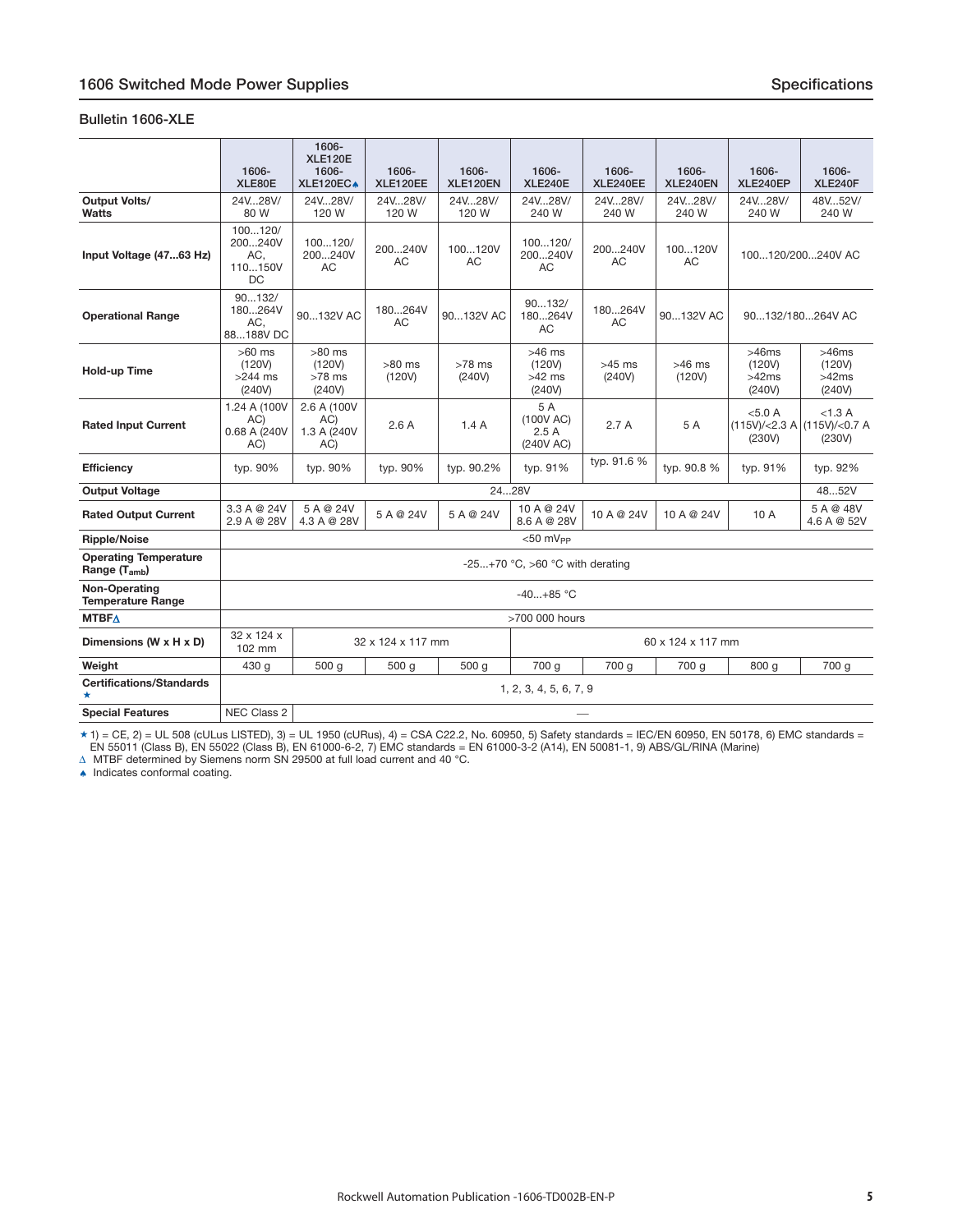#### **Bulletin 1606-XLE**

|                                                   | 1606-XLE96B-2              | 1606-XLE120E-2             | 1606-XLE240E-3                  | 1606-XLE240F-3             | 1606-XLE960DX-3N | 1606-XLE960MX-3N  |  |
|---------------------------------------------------|----------------------------|----------------------------|---------------------------------|----------------------------|------------------|-------------------|--|
| <b>Output Volts/</b><br>Watts                     | 12V15V/<br>96 W            | 24V28V/<br>120 W           | 24V., 28V/<br>240 W             | 48V.52V/<br>240 W          | 24V28V/<br>960 W | 48V52V/<br>960 W  |  |
| Input Voltage (4763 Hz)<br>[V AC]                 | 380480                     | 380480                     | 380480                          | 380480                     | 480              | 480               |  |
| <b>Operational Range</b><br>[V AC]                | 380480                     | 380480                     | 380480                          | 380480                     | 408552           | 408552            |  |
| Hold-up Time                                      | 33 ms (400)<br>58 ms (480) | 27 ms (400)<br>48 ms (480) | 34 ms (400)<br>54 ms (480)      | 34 ms (400)<br>54 ms (480) | 3 ms (19V)       | 3 ms (41V)        |  |
| <b>Rated Input Current</b>                        |                            |                            |                                 |                            |                  |                   |  |
| Efficiency                                        | 87                         | 90                         | 92                              | 92                         | 95               | 96                |  |
| <b>Output Voltage</b>                             | 1215                       | 2428                       | 2428                            | 4856                       | 24               | 48                |  |
| <b>Rated Output Current</b>                       | 8(12)<br>6.4(15)           | 5(24)<br>4.3(28)           | 10 (24)<br>8.6(28)              | 5(48)<br>4.3(56)           | 40               | 20                |  |
| <b>Ripple/Noise</b>                               |                            |                            |                                 | $<$ 50 mV <sub>pp</sub>    |                  |                   |  |
| <b>Operating Temperature</b><br>Range $(T_{amb})$ |                            |                            | -25+70 °C, >60 °C with derating |                            |                  |                   |  |
| Non-Operating<br><b>Temperature Range</b>         |                            |                            | $-40+85$ °C                     |                            |                  |                   |  |
| <b>MTBFA</b>                                      |                            |                            | >700 000 hours                  |                            |                  |                   |  |
| Dimensions (W x H x D)                            |                            |                            | 40 x 124 x 117 mm               |                            |                  | 96 x 124 x 157 mm |  |
| Weight                                            |                            | 500 g                      |                                 | 750 g                      |                  | 1400q             |  |
| <b>Certifications/Standards</b><br>*              |                            | 1, 2, 3, 4, 5, 6, 7, 9     |                                 |                            |                  |                   |  |
| <b>Special Features</b>                           | NEC Class 2                |                            |                                 |                            |                  |                   |  |

 $\star$  1) = CE, 2) = UL 508 (cULus LISTED), 3) = UL 1950 (cURus), 4) = CSA C22.2, No. 60950, 5) Safety standards = IEC/EN 60950, EN 50178, 6) EMC standards = EN 55011 (Class B), EN 55022 (Class B), EN 61000-6-2, 7) EMC standards = EN 61000-3-2 (A14), EN 50081-1, 9) ABS/GL/RINA (Marine)<br>∆ MTBF determined by Siemens norm SN 29500 at full load current and 40 °C.<br>▲ Indicates confo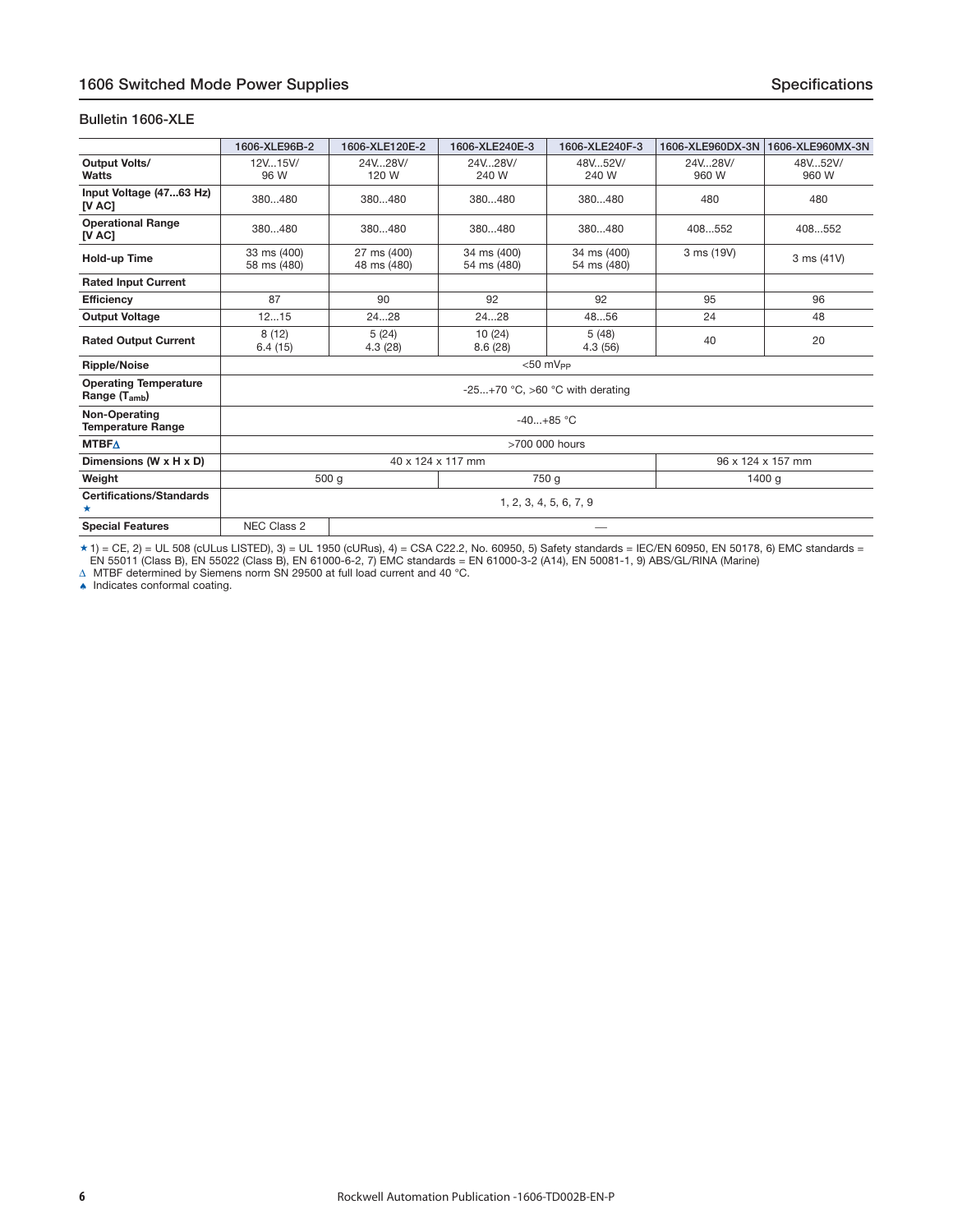#### <span id="page-6-0"></span>**Bulletin 1606-XLP**

|                                                   | 1606-XLP15A                           | 1606-XLP15B                                                    | 1606-XLP15E                           | 1606-XLP25A                                 |  |  |  |  |  |  |
|---------------------------------------------------|---------------------------------------|----------------------------------------------------------------|---------------------------------------|---------------------------------------------|--|--|--|--|--|--|
| <b>Output Volts/Watts</b>                         | 55.5V/15 W                            | 1215V/15 W                                                     | 2428V/15 W                            | 55.5V/25 W                                  |  |  |  |  |  |  |
| Input Voltage (4763 Hz)                           | 100240V AC wide range; 85370V DC      |                                                                |                                       |                                             |  |  |  |  |  |  |
| <b>Operational Range</b>                          | 85264V AC                             |                                                                |                                       |                                             |  |  |  |  |  |  |
| Hold-up Time                                      | >168 ms (230V AC)<br>>45 ms (100V AC) | >191 ms (230V AC)<br>>46 ms (100V AC)                          | >196 ms (230V AC)<br>>47 ms (100V AC) | >170 ms (230V AC)<br>>19 ms (100V AC)       |  |  |  |  |  |  |
| <b>Rated Input Current</b>                        |                                       | <0.28 A (100V AC)<br><0.17 A (196V AC)                         |                                       | $<$ 0.5 A (100V AC)<br>$<$ 0.35 A (196V AC) |  |  |  |  |  |  |
| <b>Efficiency</b>                                 | typ. $>77\%$                          | typ. $>83\%$                                                   | typ. >88%                             | typ. $>80\%$                                |  |  |  |  |  |  |
| <b>Output Voltage</b>                             | 55.5V<br>5.1V preset                  | 1215V                                                          | 2428V                                 | 55.5V<br>5.1V preset                        |  |  |  |  |  |  |
| <b>Rated Output Current</b>                       | 3 A                                   | 1.01.3A                                                        | $0.540.63$ A                          | 5 A (at 5.1V),<br>4.5 A (at 5.5V)           |  |  |  |  |  |  |
| <b>Ripple/Noise</b>                               | $<$ 50 mV <sub>pp</sub>               | $<$ 75 m $V_{\text{pp}}$                                       | $< 50$ mV <sub>pp</sub>               | $< 50$ mV <sub>pp</sub>                     |  |  |  |  |  |  |
| <b>Operating Temperature</b><br>Range $(T_{amb})$ |                                       | -10+70 °C, >60 °C: 0.4 W/K derating                            |                                       | $-10+70$ °C<br>$>60$ °C: 0.5 W/K derating   |  |  |  |  |  |  |
| Non-Operating<br><b>Temperature Range</b>         |                                       |                                                                | $-40+85$ °C                           |                                             |  |  |  |  |  |  |
| <b>MTBFA</b>                                      | 2 686 000 hours                       | 3 811 000 hours                                                | 4 369 000 hours                       | 600 000 hours                               |  |  |  |  |  |  |
| Dimensions (W x H x D)                            |                                       | 22.5 x 75 x 91 mm                                              |                                       | 45 x 75 x 91 mm                             |  |  |  |  |  |  |
| Weight                                            |                                       | 130 <sub>g</sub>                                               |                                       | 240 g                                       |  |  |  |  |  |  |
| <b>Certifications/Standards</b>                   |                                       |                                                                | 1, 2, 4, 5, 7, 9                      |                                             |  |  |  |  |  |  |
| <b>Special Features</b>                           |                                       | NEC Class 2 power supply; ABS/GL/RINA (Marine); Class 1 Div. 2 |                                       |                                             |  |  |  |  |  |  |

 $\star$  1) = CE, 2) = UL 508 (cULus LISTED), 3) = UL 1950 (cURus), 4) = CSA C22.2, No. 60950, 5) Safety standards = IEC/EN 60950, EN 50178, 6) EMC standards = EN 55011 (Class B), EN 55022 (Class B), EN 61000-6-2, 7) EMC standards = EN 61000-3-2 (A14), EN 50081-1, 9) ABS/GL/RINA (Marine) Δ MTBF determined by Siemens norm SN 29500 at full load current and 40 °C

|                                                           | 1606-XLP30B<br>1606-XLP30E                                                 |                                                                                                 | 1606-XLP30EQ                                                                      | 1606-XLP36C                                                                                                                                                           | 1606-XLP50B                                                                                                                                                     |  |  |  |  |  |
|-----------------------------------------------------------|----------------------------------------------------------------------------|-------------------------------------------------------------------------------------------------|-----------------------------------------------------------------------------------|-----------------------------------------------------------------------------------------------------------------------------------------------------------------------|-----------------------------------------------------------------------------------------------------------------------------------------------------------------|--|--|--|--|--|
| <b>Output Volts/Watts</b>                                 | 1012V/30 W                                                                 | 2428V/30 W                                                                                      | 2428V/30 W                                                                        | $±12V/+15V/36 W$                                                                                                                                                      | 1215V/50 W                                                                                                                                                      |  |  |  |  |  |
| Input Voltage (4763 Hz)                                   |                                                                            | 100240V AC wide range; 85375V DC                                                                |                                                                                   |                                                                                                                                                                       |                                                                                                                                                                 |  |  |  |  |  |
| <b>Operational Range</b>                                  |                                                                            |                                                                                                 | 85264V AC                                                                         |                                                                                                                                                                       |                                                                                                                                                                 |  |  |  |  |  |
| Hold-up Time                                              | >170 ms (230V AC)<br>>18 ms (100V AC)                                      | >190 ms (230V AC)<br>>19 ms (100V AC)                                                           | >141 ms (230V AC)<br>>31 ms (100V AC)                                             | >180 ms (230V AC)<br>>18 ms (100V AC)                                                                                                                                 | >170 ms (230V AC)<br>>17 ms (100V AC)                                                                                                                           |  |  |  |  |  |
| <b>Rated Input Current</b>                                | $<$ 0.6 A (100V AC)<br><0.25 A (240V AC)                                   | $<$ 0.6 A (100V AC)<br>$<$ 0.35 A (196V AC)                                                     | $<$ 0.54 A (100V AC)<br>$<$ 0.3 A (230V AC)                                       | <0.65 A (AC 100V AC)<br><0.4 A (AC 196V AC)                                                                                                                           | $<$ 1.0 A (100V AC)<br>$<$ 0.6 A (196V AC)                                                                                                                      |  |  |  |  |  |
| <b>Efficiency</b>                                         | typ. 84%                                                                   | typ. 87.5%                                                                                      | typ. 88.5%                                                                        | typ. 86%                                                                                                                                                              | typ. 90%                                                                                                                                                        |  |  |  |  |  |
| <b>Output Voltage</b>                                     | 1012V<br>12V preset (with jumper),<br>1012V adjustable<br>(without jumper) | 2428V<br>24.5V preset                                                                           | 2428V                                                                             | ±12V (without jumper),<br>$±15V$ (with jumper)<br>$±15V$ preset                                                                                                       | 1215V<br>15V preset (with jumper)<br>1215V adjustable<br>(without jumper)                                                                                       |  |  |  |  |  |
| <b>Rated Output Current</b>                               | 3 A (@ 10V),<br>2.5 A (@ 12V)                                              | 1.3 A ( $@$ 24.5V),<br>1 A (@ 28V)                                                              | 1.3 A ( $@24V$ ),<br>1 A (@ 28V)                                                  | $02.8A$ ( $@ + 12V$ ),<br>$01.4A$ ( $@ -12V$ )<br>$02.4A$ ( $@ + 15V$ ),<br>$01.4A \otimes (-15V)$                                                                    | 4.2 A (@ 12V),<br>3.4 A (@ 15V)                                                                                                                                 |  |  |  |  |  |
| <b>Ripple/Noise</b>                                       | $<$ 10 m $V_{\text{pp}}$<br>$<$ 50 mV <sub>pp</sub>                        |                                                                                                 | $<$ 50 m $V_{\text{pp}}$                                                          | $<$ 50 mV <sub>pp</sub>                                                                                                                                               | $<$ 100m $V_{pp}$                                                                                                                                               |  |  |  |  |  |
| <b>Operating Temperature</b><br>Range (T <sub>amb</sub> ) | $-10+70$ °C                                                                | $-10+70$ °C<br>>60 °C: 0.6 W/K derating $ >60$ °C: 0.5 W/K derating $ >60$ °C: 0.8 W/K derating | $-10+70$ °C                                                                       | $-10+70$ °C<br>$> 60$ °C: 1 W/K derating                                                                                                                              | $-10+70$ °C<br>>60 °C: 1 W/K derating                                                                                                                           |  |  |  |  |  |
| Non-Operating<br><b>Temperature Range</b>                 | $-10+70$ °C                                                                | $-10+70$ °C<br>>60 °C: 0.6 W/K derating $ >60$ °C: 0.5 W/K derating $ >60$ °C: 0.5 W/K derating | $-10+70$ °C                                                                       | $-10+70$ °C<br>$> 60$ °C: 1 W/K derating                                                                                                                              | $-10+70$ °C<br>>60 °C: 1 W/K derating                                                                                                                           |  |  |  |  |  |
| <b>MTBF<math>\triangle</math></b>                         |                                                                            | appr. 650 000 hours                                                                             | 2 123 000 hours                                                                   | 600 000 hours                                                                                                                                                         | appr. 600 000 hours                                                                                                                                             |  |  |  |  |  |
| Dimensions (W x H x D)                                    | 45 x 75 x 91 mm                                                            | 45 x 75 x 91 mm                                                                                 | 22.5 x 75 x 91 mm                                                                 | 45 x 75 x 91 mm                                                                                                                                                       | 45 x 75 x 91 mm                                                                                                                                                 |  |  |  |  |  |
| Weight                                                    | 250 <sub>g</sub>                                                           | 230 <sub>g</sub>                                                                                | 140g                                                                              | 240q                                                                                                                                                                  | 260q                                                                                                                                                            |  |  |  |  |  |
| <b>Certifications/Standards</b><br>*                      |                                                                            |                                                                                                 | 1, 2, 4, 5, 7, 9                                                                  |                                                                                                                                                                       |                                                                                                                                                                 |  |  |  |  |  |
| <b>Special Features</b>                                   | NEC Class 2 power<br>supply; Class 1 Div. 2,<br>ABS/GL/RINA (Marine)       | NEC Class 2 power<br>supply; Class 1 Div. 2;<br>Semi F47, ABS/GL/RINA<br>(Marine)               | NEC Class 2 power<br>supply; Class 1 Div. 2;<br>Semi F47, ABS/GL/RINA<br>(Marine) | Output voltage<br>adjustable:<br>DC ±12V without jumper<br>or<br>DC $\pm 15V$ with jumper;<br>NEC Class 2 power<br>supply;<br>Class 1 Div. 2;<br>ABS/GL/RINA (Marine) | Output voltage<br>adjustable:<br>DC 1215V without<br>jumper or<br>DC 15V with jumper:<br>NEC Class 2 power<br>supply;<br>Class 1 Div. 2<br>ABS/GL/RINA (Marine) |  |  |  |  |  |

★ 1) = CE, 2) = UL 508 (cULus LISTED), 3) = UL 1950 (cURus), 4) = CSA C22.2, No. 60950, 5) Safety standards = IEC/EN 60950, EN 50178, 6) EMC standards =<br>EN 55011 (Class B), EN 55022 (Class B), EN 61000-6-2, 7) EMC standar

 $\Delta$  MTBF determined by Siemens norm SN 29500 at full load current and 40 °C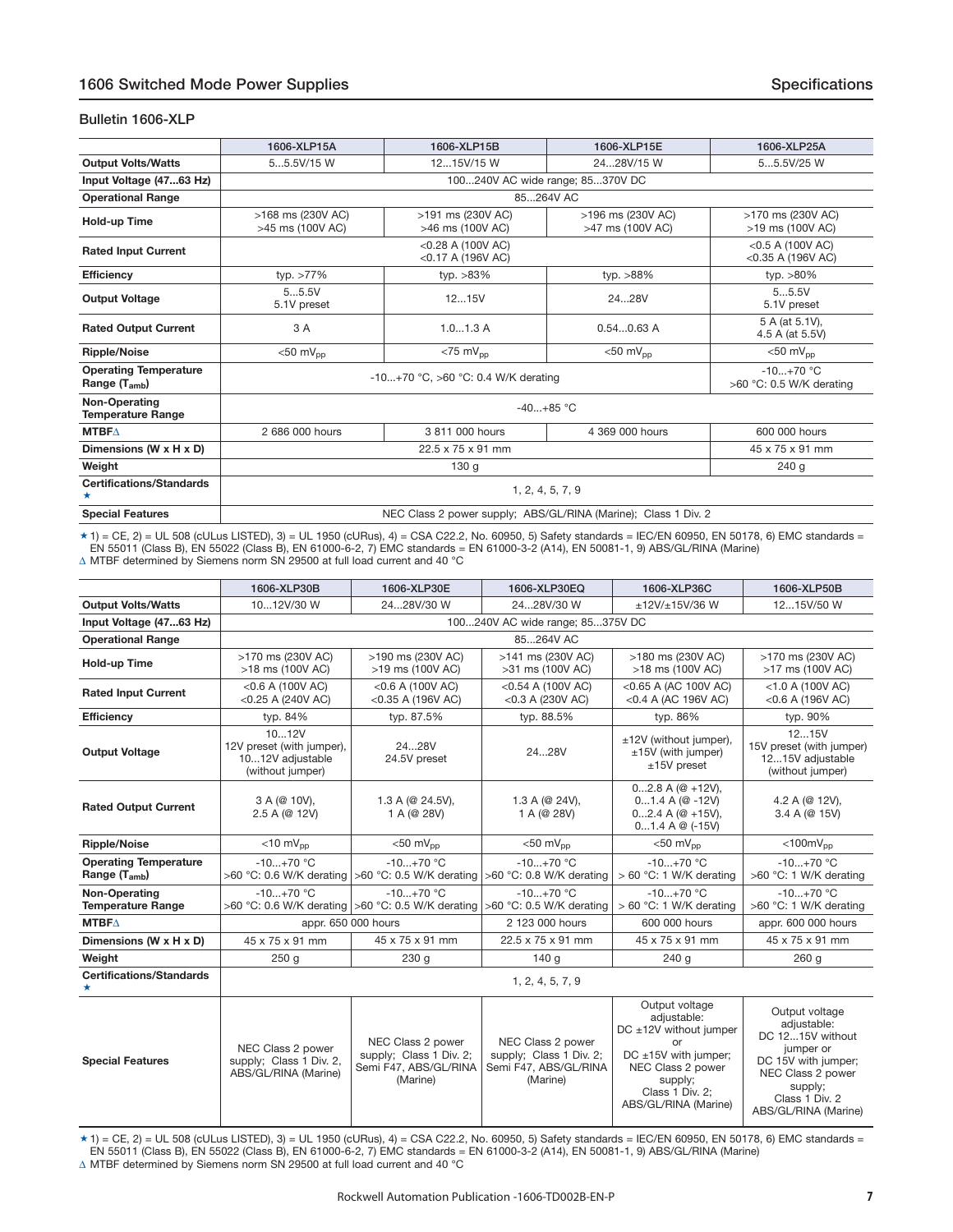#### **Bulletin 1606-XLP**

|                                                   | 1606-XLP50E                                                                          | 1606-XLP50EZ                                                                                           | 1606-XLP50F                                          | 1606-XLP60EQ                    | 1606-XLP60EQT                         |  |  |  |  |
|---------------------------------------------------|--------------------------------------------------------------------------------------|--------------------------------------------------------------------------------------------------------|------------------------------------------------------|---------------------------------|---------------------------------------|--|--|--|--|
| <b>Output Volts/Watts</b>                         |                                                                                      | 2428V/50 W                                                                                             | 4856V/50 W                                           |                                 | 2428V/60 W                            |  |  |  |  |
| Input Voltage (4763 Hz)                           | 100240V AC wide range; 85375V DC                                                     |                                                                                                        |                                                      |                                 |                                       |  |  |  |  |
| <b>Operational Range</b>                          |                                                                                      |                                                                                                        | 85264V AC                                            |                                 |                                       |  |  |  |  |
| Hold-up Time                                      |                                                                                      | >171 ms (230V AC)<br>>17 ms (100V AC)                                                                  | >107 ms (230V AC)<br>>24 ms (120V AC)                |                                 |                                       |  |  |  |  |
| <b>Rated Input Current</b>                        |                                                                                      |                                                                                                        | $<$ 1.0 A (100V AC)<br>$<$ 0.6 A (196V AC)           |                                 |                                       |  |  |  |  |
| <b>Efficiency</b>                                 | typ. 88.5%                                                                           |                                                                                                        | typ. 90%                                             |                                 | typ. 88%                              |  |  |  |  |
| <b>Output Voltage</b>                             |                                                                                      | 2428V<br>24.5V preset                                                                                  | 4856V<br>48V preset                                  | 2428V                           |                                       |  |  |  |  |
| <b>Rated Output Current</b>                       |                                                                                      | 2.1 A (@ 24.5V),<br>1.8 A (@ 28V)                                                                      | 1.05 A (@ 48V).<br>0.9 A (@ 56V)                     | 2.5 A (@ 24V),<br>2.1 A (@ 28V) |                                       |  |  |  |  |
| <b>Ripple/Noise</b>                               |                                                                                      | $<$ 50 m $V_{\text{pp}}$                                                                               | $<$ 200 m $V_{\text{nn}}$                            |                                 | $<$ 50 m $V_{\text{DD}}$              |  |  |  |  |
| <b>Operating Temperature</b><br>Range $(T_{amb})$ |                                                                                      |                                                                                                        | $-10+70$ °C<br>>60 °C: 1 W/K derating                |                                 | $-40+70$ °C<br>>60 °C: 1 W/K derating |  |  |  |  |
| <b>Non-Operating</b><br><b>Temperature Range</b>  |                                                                                      |                                                                                                        | $-40+85$ °C                                          |                                 |                                       |  |  |  |  |
| <b>MTBFA</b>                                      |                                                                                      | appr. 600 000 hours                                                                                    |                                                      |                                 | > 1 292 000 h                         |  |  |  |  |
| Dimensions (W x H x D)                            |                                                                                      |                                                                                                        | 45 x 75 x 91 mm                                      |                                 |                                       |  |  |  |  |
| Weight                                            |                                                                                      | 240 g                                                                                                  |                                                      |                                 | 250q                                  |  |  |  |  |
| <b>Certifications/Standards</b><br>*              |                                                                                      | 1, 2, 3, 4, 5, 6, 9                                                                                    |                                                      |                                 | 1, 2, 3, 4, 5, 6                      |  |  |  |  |
| <b>Special Features</b>                           | NEC Class 2 power<br>supply;<br>ABS/GL/RINA (Marine);<br>Class 1 Div. 2;<br>Semi F47 | Removeable<br>Terminations:<br>NEC Class 2 power<br>supply;<br>ABS/GL/RINA (Marine);<br>Class 1 Div. 2 | NEC Class 2 power<br>supply;<br>ABS/GL/RINA (Marine) |                                 | NEC Class 2 power supply              |  |  |  |  |

\* 1) = CE, 2) = UL 508 (cULus LISTED), 3) = UL 1950 (cURus), 4) = CSA C22.2, No. 60950, 5) Safety standards = IEC/EN 60950, EN 50178, 6) EMC standards =<br>EN 55011 (Class B), EN 55022 (Class B), EN 61000-6-2, 7) EMC standar Δ MTBF determined by Siemens norm SN 29500 at full load current and 40 °C

|                                                   | 1606-XLP60BQ                                 | 1606-XLP60BOT                                              | 1606-XLP72E                                                             | 1606-XLP90B                                                             | 1606-XLP90E-2                                        |  |
|---------------------------------------------------|----------------------------------------------|------------------------------------------------------------|-------------------------------------------------------------------------|-------------------------------------------------------------------------|------------------------------------------------------|--|
| <b>Output Volts/Watts</b>                         | 1215V/54 W                                   | 1215V/54 W                                                 | 2428V/72 W                                                              | 1215V/90 W                                                              | 2428V/90 W                                           |  |
| Input Voltage (4763 Hz)                           | 100240V                                      | 100240V                                                    | 100120/220240V AC<br>manual select:<br>220375V DC                       | 100120/220240V AC:<br>220375V DC                                        | 20, 380480V AC                                       |  |
| <b>Operational Range</b>                          | 85264V AC                                    | 85264V AC                                                  |                                                                         | 85132/184264V AC                                                        | 323.,552V AC                                         |  |
| <b>Hold-up Time</b>                               | >113 ms (230V AC)<br>>25 ms (120V AC)        | >113 ms (230V AC)<br>>25 ms (120V AC)                      | >40 ms (230V AC)<br>>25 ms (100V AC)                                    | >40 ms (230V AC)<br>>20 ms (196V AC,<br>100V AC)                        | >52 ms (400V)<br>>93 ms (480V)                       |  |
| <b>Rated Input Current</b>                        | $<$ 0.91 A (110V AC)<br>$<$ 0.54 A (230V AC) | <0.97 A (110V AC)<br><0.61 A (230V AC)                     | $<$ 1.6 A (100V AC)<br><0.8 A (220V AC)                                 | <1.9A                                                                   | $<$ 0.42 A (400V)<br>$<$ 0.36 A (480V)               |  |
| <b>Efficiency</b>                                 | typ. 87.2 %                                  | typ. 87.6 %                                                | typ. 89%                                                                | typ. 88.5%                                                              | typ. 89%                                             |  |
| <b>Output Voltage</b>                             | 1215V                                        | 1215V                                                      | 2428V<br>24.5V preset (at 2.9 A)                                        | 1215V<br>Preset at 12V                                                  | 2428V<br>Preset at 24.5V                             |  |
| <b>Rated Output Current</b>                       | 4.5 A (@ 12V),<br>3.6 A (@ 15V)              | 4.5 A (@ 12V),<br>3.6 A (@ 15V)                            | 3 A (@ 24V),<br>2.6 A (@ 28V)                                           | 7.5 A (@ 12V),<br>6 A (@ 15V)                                           | 3.75 A (@ 24V),<br>3.2 A (@ 28V)                     |  |
| <b>Ripple/Noise</b>                               | $< 50$ mV <sub>pp</sub>                      | $< 50$ mV <sub>nn</sub>                                    | $<$ 50 mV <sub>pp</sub>                                                 | $<$ 50 mV <sub>pp</sub>                                                 | $<$ 50 mV <sub>pp</sub>                              |  |
| <b>Operating Temperature</b><br>Range $(T_{amb})$ | $-10+70$ °C<br>6070 °C: 1.4 W/°C<br>derating | $-40+70$ °C<br>6070 °C: 1.4 W/°C<br>derating               | $-10+70$ °C<br>>60 °C: 1.5 W/K derating                                 | $-10+70$ °C<br>>60 °C: 1 W/K derating                                   | $-10+70$ °C<br>>60 °C: 2 W/K derating                |  |
| Non-Operating<br><b>Temperature Range</b>         |                                              | $-40+85$ °C                                                |                                                                         |                                                                         |                                                      |  |
| <b>MTBFA</b>                                      |                                              |                                                            | appr. 600 000 hours                                                     | appr. 500 000 hours                                                     | appr. 500 000 hours                                  |  |
| Dimensions (W x H x D)                            | 45 x 75 x 91 mm                              | 45 x 75 x 91 mm                                            | 45 x 75 x 91 mm                                                         | 73 x 75 x 103 mm                                                        | 73 x 75 x 103 mm                                     |  |
| Weight                                            | 250 <sub>g</sub>                             | 250 <sub>g</sub>                                           | 260 <sub>g</sub>                                                        | 360 g                                                                   | 360 <sub>g</sub>                                     |  |
| <b>Certifications/Standards</b><br>*              | 1, 2, 3, 4, 5, 6                             | 1, 2, 3, 4, 5, 6                                           | 1, 2, 3, 4, 5, 6, 9                                                     | 1, 2, 3, 4, 5, 6, 7, 9                                                  | 1, 2, 3, 4, 5, 6, 7, 9                               |  |
| <b>Special Features</b>                           | NEC Class 2 power<br>supply                  | NEC Class 2 power<br>supply<br>Operation down to -40<br>°C | NEC Class 2 power<br>supply;<br>ABS/GL/RINA (Marine);<br>Class 1 Div. 2 | NEC Class 2 power<br>supply;<br>ABS/GL/RINA (Marine);<br>Class 1 Div. 2 | NEC Class 2 power<br>supply;<br>ABS/GL/RINA (Marine) |  |

 $\star$  1) = CE, 2) = UL 508 (cULus LISTED), 3) = UL 1950 (cURus), 4) = CSA C22.2, No. 60950, 5) Safety standards = IEC/EN 60950, EN 50178, 6) EMC standards = EN 55011 (Class B), EN 55022 (Class B), EN 61000-6-2, 7) EMC standards = EN 61000-3-2 (A14), EN 50081-1, 9)ABS/GL/RINA (Marine)  $\Delta$  MTBF determined by Siemens norm SN 29500 at full load current and 40 °C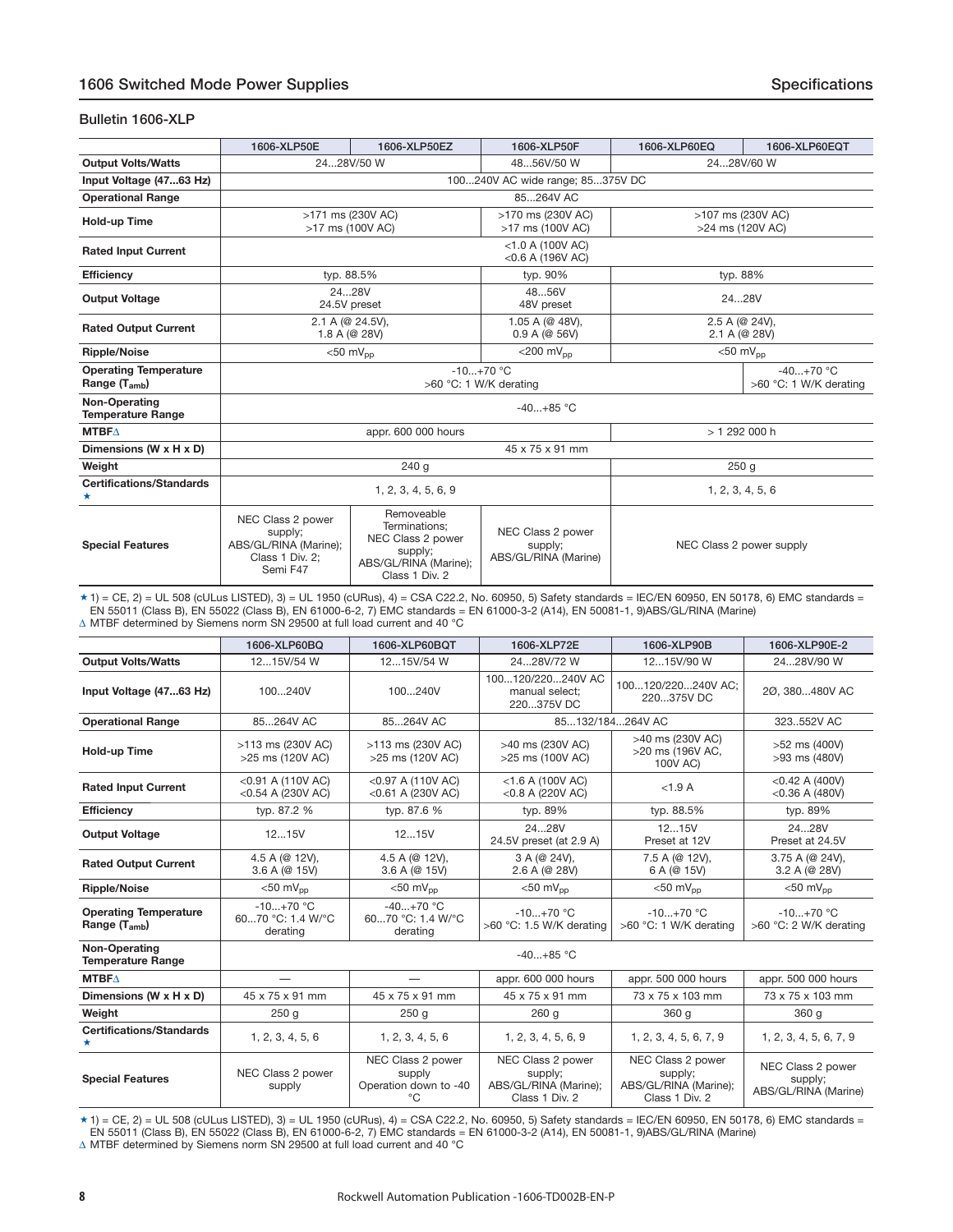#### <span id="page-8-0"></span>**Bulletin 1606-XLP**

|                                                   | 1606-XLP95E                                                 | 1606-XLP100E                                                                                                                             | 1606-XLP100F                                                                                          | 1606-XLP100E-2                         |  |  |
|---------------------------------------------------|-------------------------------------------------------------|------------------------------------------------------------------------------------------------------------------------------------------|-------------------------------------------------------------------------------------------------------|----------------------------------------|--|--|
| <b>Output Volts/Watts</b>                         | 2428V/100 W<br>2428V/95 W                                   |                                                                                                                                          | 4856V/100 W                                                                                           | 2428V/100 W                            |  |  |
| Input Voltage (4763 Hz)                           |                                                             | 100120/220240V AC auto select; 220375V DC                                                                                                |                                                                                                       | 20.380480V AC                          |  |  |
| <b>Operational Range</b>                          |                                                             | 85132/184264V AC                                                                                                                         |                                                                                                       | 323.552V AC                            |  |  |
| Hold-up Time                                      |                                                             | >40 ms (230V AC)<br>>20 ms (100V AC)                                                                                                     |                                                                                                       | >48 ms (400V)<br>>85 ms (480V)         |  |  |
| <b>Rated Input Current</b>                        | $<$ 2.0 A (100V AC)<br>$<$ 0.95 A (220V AC)                 |                                                                                                                                          | $<$ 2.1 A (100V AC)<br><1.0 A (220V AC)                                                               | $<$ 0.46 A (400V)<br>$<$ 0.40 A (480V) |  |  |
| <b>Efficiency</b>                                 |                                                             | typ. 90%                                                                                                                                 | typ. 91%                                                                                              | typ. 89%                               |  |  |
| <b>Output Voltage</b>                             |                                                             | 2428V<br>24.5V preset                                                                                                                    | 4856V<br>48V preset                                                                                   | 2428V<br>Preset at 24.5V               |  |  |
| <b>Rated Output Current</b>                       | $3.9 A (@ 24.5V)$ ,<br>3.2 A (@ 28V)                        | 4.2 A (@ 24.5V),<br>3.6 A (@ 28V)                                                                                                        | 2.1 A (@ 48V),<br>1.8 A (@ 56V)                                                                       | 4.2 A (@ 24V),<br>3.6 A (@ 28V)        |  |  |
| <b>Power Boost</b>                                |                                                             |                                                                                                                                          |                                                                                                       |                                        |  |  |
| <b>Ripple/Noise</b>                               | $<$ 50 mV <sub>pp</sub>                                     | $<$ 50 mV <sub>pp</sub>                                                                                                                  | $<$ 50 m $V_{\text{nn}}$                                                                              | $<$ 50 mV <sub>pp</sub>                |  |  |
| <b>Operating Temperature</b><br>Range $(T_{amb})$ | $-10+70$ °C<br>>60 °C: 2 W/K derating                       |                                                                                                                                          |                                                                                                       |                                        |  |  |
| <b>Non-Operating Temperature</b><br>Range         | $-40+85$ °C                                                 |                                                                                                                                          |                                                                                                       |                                        |  |  |
| <b>MTBF<math>\triangle</math></b>                 |                                                             |                                                                                                                                          | appr. 500 000 hours                                                                                   |                                        |  |  |
| Dimensions (W x H x D)                            | 73 x 75 x 103 mm                                            |                                                                                                                                          |                                                                                                       |                                        |  |  |
| Weight                                            | 360 g                                                       |                                                                                                                                          |                                                                                                       |                                        |  |  |
| Certifications/Standards ★                        | 1, 2, 3, 4, 5, 6, 7<br>1, 2, 3, 5, 6, 9<br>1, 2, 3, 5, 6, 9 |                                                                                                                                          |                                                                                                       |                                        |  |  |
| <b>Special Features</b>                           | NEC Class 2 power supply;<br>Class 1 Div. 2                 | Single/parallel operation<br>(inclined characteristic) select<br>on front panel;<br>ABS/GL/RINA (Marine);<br>Class 1 Div. 2:<br>Semi F47 | Single/parallel operation (inclined characteristic) select on front<br>panel;<br>ABS/GL/RINA (Marine) |                                        |  |  |

★ 1) = CE, 2) = UL 508 (cULus LISTED), 3) = UL 1950 (cURus), 4) = CSA C22.2, No. 60950, 5) Safety standards = IEC/EN 60950, EN 50178, 6) EMC standards =<br>EN 55011 (Class B), EN 55022 (Class B), EN 61000-6-2, 7) EMC standar

 $\Delta$  MTBF determined by Siemens norm SN 29500 at full load current and 40 °C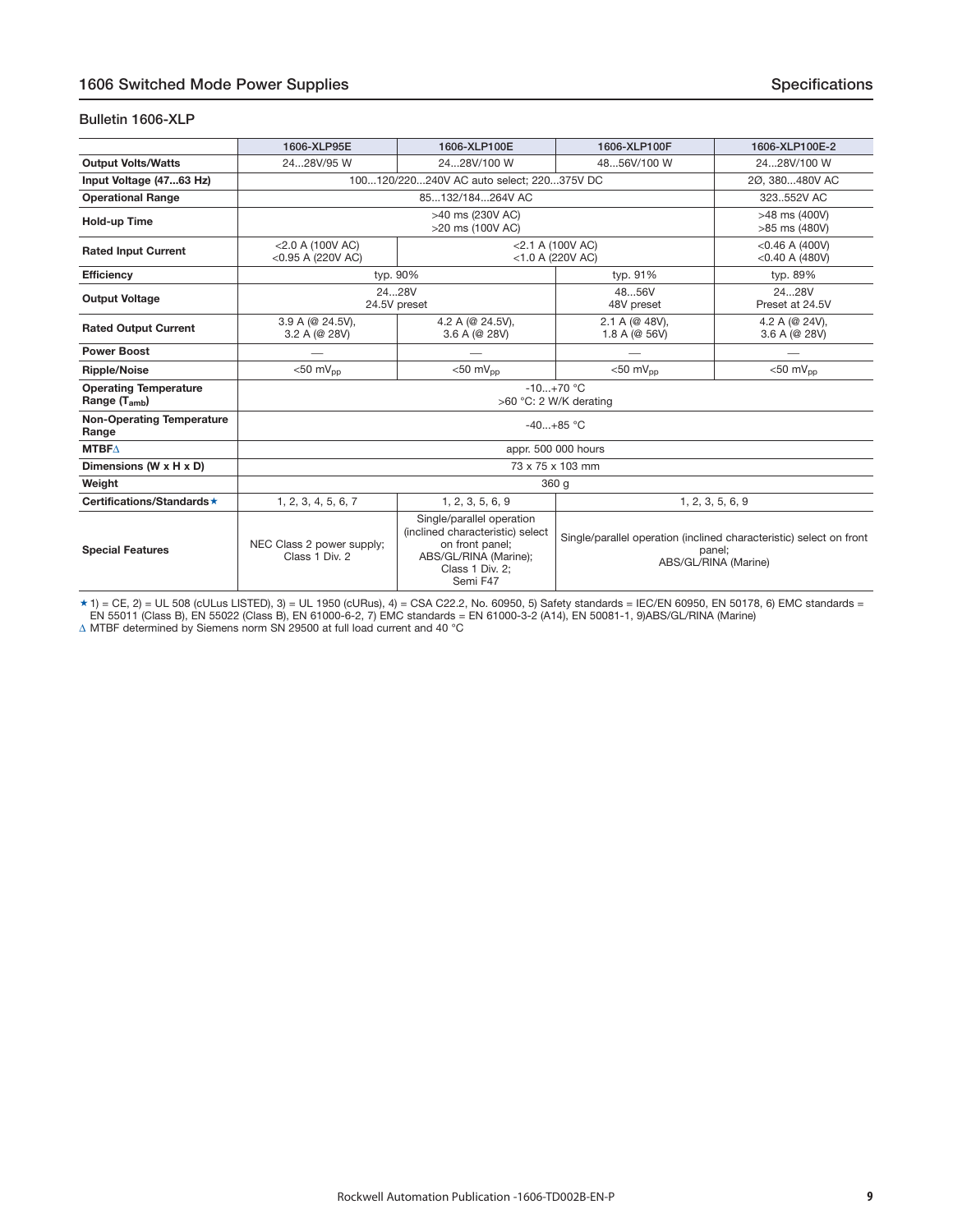#### **1606-XL Single Phase Specifications**

|                                                           | 1606-XL60D                                        | 1606-XL180B                                              | 1606-XL480EP                                                                                            | 1606-<br>XL480EPT   | 1606-XL480GP                                                                               | 1606-XL480F                                                                                |  |
|-----------------------------------------------------------|---------------------------------------------------|----------------------------------------------------------|---------------------------------------------------------------------------------------------------------|---------------------|--------------------------------------------------------------------------------------------|--------------------------------------------------------------------------------------------|--|
| <b>Output Volts/Watts</b>                                 | 24V/60 W                                          | 1215V/180 W                                              | 2428V/480 W                                                                                             |                     | 3643V/480 W                                                                                | 4856V/480 W                                                                                |  |
| Input Voltage (4763 Hz)                                   | 100120/200240V AC<br>manual select:<br>160375V DC | 100120/220240V AC<br>240375V DC                          |                                                                                                         |                     | 100120/200240V AC                                                                          |                                                                                            |  |
| <b>Operational Range</b>                                  | 85132/176264V AC                                  | 85132/176264V AC                                         |                                                                                                         |                     | 85132/184264V AC                                                                           |                                                                                            |  |
| Hold-up Time                                              | >20 ms (196V AC)                                  | >81 ms (230V AC)<br>>84 ms (120V AC)<br>>45 ms (100V AC) | 30 ms (120/230V AC)                                                                                     |                     | >27 ms (230V AC)                                                                           | 30 ms (230V AC)                                                                            |  |
| <b>Rated Input Current</b>                                | $<$ 1.3 A (115V)/ $<$ 0.7A<br>(230V)              | <5A (115V)/<2.3 A (230V)                                 |                                                                                                         |                     | 10 A (115V)/5 A (230V)                                                                     |                                                                                            |  |
| <b>Efficiency</b>                                         | typ. 87.5%                                        | typ. >87%                                                | typ. 90.5%                                                                                              |                     | typ. 92%                                                                                   | typ. 93%                                                                                   |  |
| <b>Output Voltage</b>                                     | 24V                                               | 1215V<br>Preset at 12V                                   | 2428V<br>Front panel potentiometer                                                                      |                     | 3643V<br>Front panel<br>potentiometer                                                      | 4856V<br>Front panel<br>potentiometer                                                      |  |
| <b>Rated Output Current</b>                               | 2.5A                                              | 15 A (@ 12V),<br>12 A (@ 15V)                            | 20 A (@ 24V),<br>18 A (@ 28V)                                                                           |                     | 13.3 A (@ 36V),<br>11.2 A (@ 43V)                                                          | 10 A (@ 48V),<br>8.6 A (@ 56V)                                                             |  |
| <b>Power Boost</b>                                        | $\overline{\phantom{0}}$                          | 18 A                                                     | 25 A (22 A)                                                                                             |                     | 16.6 A (14 A)                                                                              | 12.5 A (10.7 A)                                                                            |  |
| <b>Ripple/Noise</b>                                       | $<$ 25 mV <sub>pp</sub>                           | $<$ 50 m $V_{\text{nn}}$                                 | $<$ 20 mV <sub>pp</sub> (single operation)<br><40 mV <sub>pp</sub> (parallel operation)                 |                     | <30 mV <sub>pp</sub> (single<br>operation)<br><80 mV <sub>pp</sub> (parallel<br>operation) | <40 mV <sub>pp</sub> (single<br>operation)<br><80 mV <sub>pp</sub> (parallel<br>operation) |  |
| <b>Operating Temperature</b><br>Range (T <sub>amb</sub> ) | $-10+70$ °C<br>>60 °C with derating               | $070$ °C<br>>60 °C with derating                         |                                                                                                         |                     | $0+70$ °C<br>>60 °C with derating                                                          |                                                                                            |  |
| Non-Operating<br><b>Temperature Range</b>                 | $-40+85$ °C                                       | 070 °C<br>>60 °C with derating                           |                                                                                                         |                     | $-40+85$ °C                                                                                |                                                                                            |  |
| <b>MTBF*</b>                                              | 740 000 hours                                     | <425 000 hours                                           |                                                                                                         |                     | 519 000 hours                                                                              |                                                                                            |  |
| Dimensions (W x H x D)                                    | 49 x 124 x 102 mm                                 | 120 x 124 x 102 mm                                       |                                                                                                         |                     | 220 x 124 x 102 mm                                                                         |                                                                                            |  |
| Weight                                                    | 460 g                                             | 980 g                                                    |                                                                                                         | $2500$ g            |                                                                                            | 1800 g                                                                                     |  |
| Certifications/Standards*                                 | 1, 2, 3, 4, 5, 6, 7                               | 1, 2, 3, 4, 5, 6                                         |                                                                                                         | 1, 2, 3, 4, 5, 6, 7 |                                                                                            | 1, 2, 3, 4, 5, 6                                                                           |  |
| <b>Special Features</b>                                   | NEC Class 2 power<br>supply;<br>Semi F47          |                                                          | PFC choke;<br>Overload behavior<br>PFC choke; ±<br>selectable;<br>(hiccup/continuous<br>current); $\pm$ |                     | Selectable<br>single/parallel<br>operation (inclined<br>characteristic);<br>PFC choke; ‡   | ŧ                                                                                          |  |

✶ 1) = CE, 2) = UL 508 (cULus LISTED), 3) = UL 1950 (cURus), 4) = CSA C22.2, No. 60950, 5) Safety standards = IEC/EN 60950, EN 50178, 6) EMC standards = EN 55011 (Class B), EN 55022 (Class B), EN 61000-6-2, 7) EMC standards = EN 61000-3-2 (A14), EN 50081-1

‡ Low inrush current

♣ MTBF determined by Siemens norm SN 29500 at full load current and 40 °C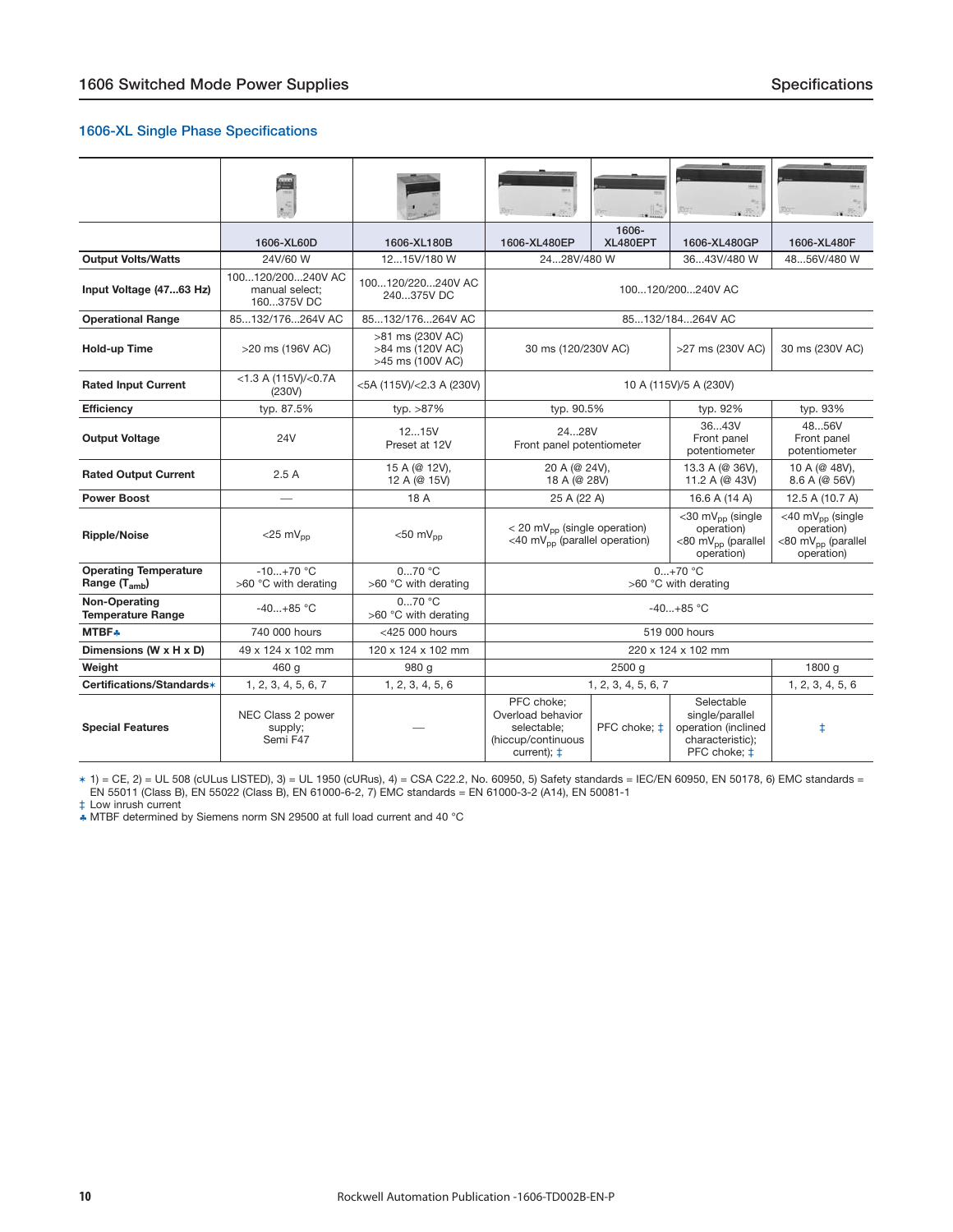#### **1606-XL Three Phase Specifications**

|                                                   |                                             |                                                                                                                                                                                          |                                                                                                         |                                                                                            |                                                                                                                                      | <b>Ullian Wann</b>                                                                                                                                                                           |
|---------------------------------------------------|---------------------------------------------|------------------------------------------------------------------------------------------------------------------------------------------------------------------------------------------|---------------------------------------------------------------------------------------------------------|--------------------------------------------------------------------------------------------|--------------------------------------------------------------------------------------------------------------------------------------|----------------------------------------------------------------------------------------------------------------------------------------------------------------------------------------------|
|                                                   | 1606-XL120E-3                               | 1606-XL240E-3 and<br>1606-XL240E-3C米                                                                                                                                                     | 1606-XL480F-3H                                                                                          | 1606-XL720E-3                                                                              | 1606-XL960E-3                                                                                                                        | 1606-XL960E-3S+                                                                                                                                                                              |
| <b>Output Volts/Watts</b>                         | 2428V/120 W                                 | 2428V/240 W                                                                                                                                                                              | 4856V/480 W                                                                                             | 2428V/720 W                                                                                |                                                                                                                                      | 2428V/960 W                                                                                                                                                                                  |
| Input Voltage (4763 Hz)                           | 30, 400500V AC<br>wide range;<br>450820V DC | 30, 400500V AC<br>wide range;<br>450820V DC                                                                                                                                              | 30, 400V AC;<br>450700V DC                                                                              | 30, 400500V AC wide<br>range;<br>450820V DC                                                | 30, 400500V AC wide range                                                                                                            |                                                                                                                                                                                              |
| <b>Operational Range</b>                          |                                             | 340576V AC                                                                                                                                                                               | 340479V AC                                                                                              |                                                                                            | 340576V AC                                                                                                                           |                                                                                                                                                                                              |
| Hold-up Time                                      | >16 ms (3Ø 400V AC)<br>>10 ms (2Ø 400V AC)  | >24 ms (30 400V AC)<br>>20 ms (2Ø 400V AC)                                                                                                                                               | $>11$ ms                                                                                                | >10 ms (3Ø 400V AC)                                                                        |                                                                                                                                      | >15 ms (3Ø 400V AC)                                                                                                                                                                          |
| <b>Rated Input Current</b>                        | $3 \times 0.5$ A                            | $3 \times 0.8 / 0.7 A @$<br>400/500V                                                                                                                                                     | $3 \times 1.5$ A                                                                                        | $3 \times 2.0$ A                                                                           |                                                                                                                                      | $3 \times 3.0$ A                                                                                                                                                                             |
| <b>Efficiency</b>                                 | typ. 89%                                    | typ. 92%                                                                                                                                                                                 | typ. 92%                                                                                                | typ. 92.5%                                                                                 |                                                                                                                                      | typ. 92.5%                                                                                                                                                                                   |
| <b>Output Voltage</b>                             | 2428V<br>24.5V preset                       | 2428V<br>24.5V preset                                                                                                                                                                    | 4856V<br>48.1V preset                                                                                   | 2428V front panel<br>potentiometer                                                         | 2428V<br>front panel potentiometer                                                                                                   |                                                                                                                                                                                              |
| <b>Rated Output Current</b>                       | 5 A (@ 24V),<br>4.3 A (@ 28V)               | 10 A (@ 24V)<br>8.6 A (@ 28V)                                                                                                                                                            | 10 A (@ 48V),<br>9 A (@ 56V)                                                                            | 30 A (@ 24V),<br>26 A (@ 28V)                                                              | 40 A (@ 24V),<br>35 A (@ 28V)                                                                                                        |                                                                                                                                                                                              |
| <b>Power Boost</b>                                | 6 A                                         | 12 A (up to 288 W)                                                                                                                                                                       | 12.5A                                                                                                   | 33 A                                                                                       |                                                                                                                                      | 45 A                                                                                                                                                                                         |
| <b>Ripple/Noise</b>                               | $<$ 25 mV <sub>PP</sub>                     | $<$ 30 mV <sub>PP</sub>                                                                                                                                                                  | $<$ 50 mV <sub>PP</sub>                                                                                 | <20 mV <sub>pp</sub> (single<br>operation)<br><40 mV <sub>PP</sub> (parallel<br>operation) | $<$ 50 mV <sub>PP</sub>                                                                                                              |                                                                                                                                                                                              |
| <b>Operating Temperature</b><br>Range $(T_{amb})$ | $-10+70$ °C<br>>60 °C with derating         | $0+70$ °C<br>>60 °C with derating                                                                                                                                                        | $0+70$ °C<br>>60 °C with derating                                                                       |                                                                                            |                                                                                                                                      |                                                                                                                                                                                              |
| Non-Operating<br><b>Temperature Range</b>         |                                             | $-40+85$ °C                                                                                                                                                                              | $-40+85$ °C                                                                                             |                                                                                            |                                                                                                                                      |                                                                                                                                                                                              |
| MTBF*                                             | 410 000 hours                               | 543 000 hours (30),<br>525 000 hours (20)                                                                                                                                                | 310 000 hours                                                                                           | 425 000 h @ 400V AC.<br>360 000 h @ 480V AC                                                | 305 000 hours                                                                                                                        | 268 000 hours                                                                                                                                                                                |
| Dimensions (W x H x D)                            | 73 x 124 x 117 mm                           | 89 x 124 x 117 mm                                                                                                                                                                        | 220 x 124 x 102<br>275 x 124 x 117 mm<br>240 x 124 x 112 mm<br>mm                                       |                                                                                            |                                                                                                                                      |                                                                                                                                                                                              |
| Weight                                            | 730 g                                       | 980 g                                                                                                                                                                                    | 1800 g                                                                                                  | 2000 g                                                                                     |                                                                                                                                      | 3300 g                                                                                                                                                                                       |
| Certifications/Standards*                         |                                             |                                                                                                                                                                                          |                                                                                                         | 1, 2, 3, 4, 5, 6, 7                                                                        |                                                                                                                                      |                                                                                                                                                                                              |
| <b>Special Features</b>                           | PFC choke                                   | Overload behavior<br>selectable (FUSE<br>Mode/continuous<br>current); 2-phase<br>operation admissible,<br>Single/parallel<br>operation (inclined<br>characteristic); PFC<br>choke; $\pm$ | Single/parallel<br>operation<br>(inclined<br>characteristic)<br>selectable<br>(jumper); PFC<br>choke; ‡ | PFC choke; $\pm$                                                                           | Single/parallel<br>operation<br>(inclined<br>characteristic)<br>selectable<br>(jumper); passive<br>load sharing;<br>PFC choke: $\pm$ | Parallel operation<br>through active current<br>sharing; Output<br>signals (Power-Fail,<br>Shut-Down, internal<br>current measurement.<br>overtemperature<br>warning);<br>PFC choke; $\pm$ * |

✶ 1) = CE, 2) = UL 508 (cULus LISTED), 3) = UL 1950 (cURus), 4) = CSA C22.2, No. 60950, 5) Safety standards = IEC/EN 60950, EN 50178, 6) EMC standards = EN 55011 (Class B), EN 55022 (Class B), EN 61000-6-2, 7) EMC standards = EN 61000-3-2 (A14), EN 50081-1

‡ Low inrush current

♣ MTBF determined by Siemens norm SN 29500 at full load current and 40 °C Because this catalog number ends with "**C**", it indicates the device has conformal coating.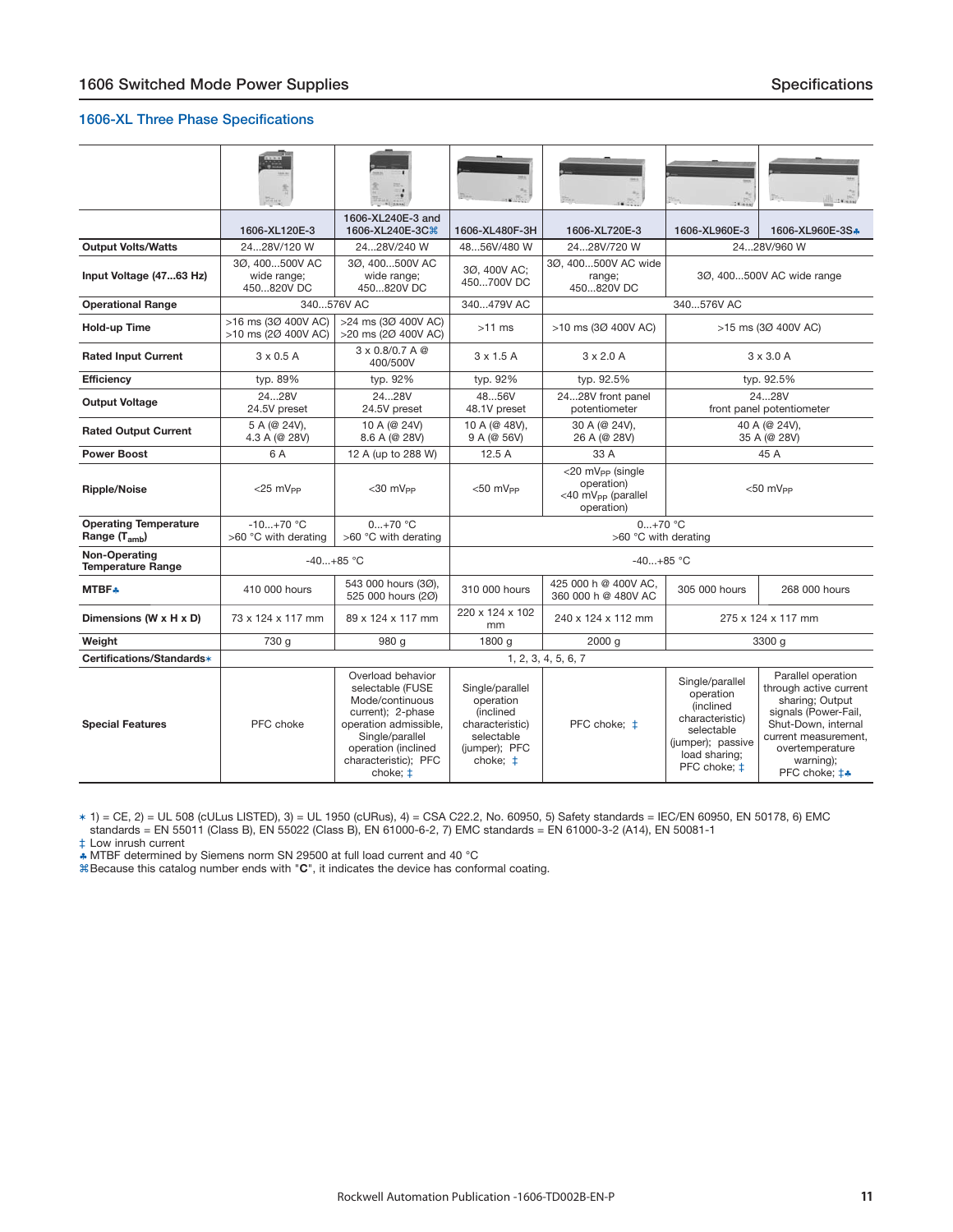#### <span id="page-11-0"></span>**"DC Ok" Output**

**Function:** Indicating whether the unit is operating properly. Output can directly energize a relay or a control light.<br>**Signaling:** Output signal is at a "high" level (24V, current source) in normal operation (no overload

**Connection (signal common):** Connection is made with respect to the "Signal GND" terminal (signal output). **Important:** Do not connect to the power output (terminals + and -).

**Permissible load:** resistance - min. 300 Ω, e.g. 24V relay, control lights (LEDs need no series resistance), Evaluation logic.<br>**For 5V signal:** In order to receive a 5V signal: switch a 5V Zener diode (0.5 W) and 1 kΩ re

#### **"Thermal Alarm" Output**

Function: Output gives warning shortly before and while overtemperature state occurs. Output can directly control a relay or a control light.<br>Signaling: Output signal is at a "high" level (24V, current source) in normal op the unit increases further will the unit reduce its output current (power output). **Connection and permissible load:** same as for "DC ok" output.

**"Current Monitor" Output**

**Function:** Measuring the output current (power output). Output signal is proportional to the output current of the unit.<br>**Connection: M**ade with respect to the "Signal GND" terminal (signal output).<br>**Important:** Do not co

**Signaling:**

Voltage measuring: Voltage at signal output is 1V per 10 A output current (Ri(voltmeter) > 100 k ohm ) Current measurement: Current at signal output is 1 mA per 10 A output current (Ri(ammeter) < 100 W)

#### **"Current Balance" In-/Output**

Function: Using these terminals, parallel operating units ensure an equal load sharing (active balancing). Balancing also works reliably with decoupling diodes at the power output (redundancy).

Connection: Connect together "Current Balance" outputs of all units involved.<br>Important: Signal common here is the - terminal of the power output, not the "Signal GND". Do not connect the "Signal GND" terminals to each oth

#### **"Signal GND" Terminal**

**Function:** Grounding terminal for all signal terminals (not for "Current Balance").

**Connection instructions:** Do not connect this terminal with terminals + or - of the unit (not even over a load: risk of overload). Do not connect this terminal with terminals of other units (not<br>even with the "Signal GND"





1 kΩ

#### **Bulletin 1606 Special Modules**

|                                                   | 1606-XLDC40A                      | 1606-XLDC92D                        | 1606-XLSDNET4                                                                          | 1606-XLSDNET8                                             | 1606-XLEDNET3                                                           |
|---------------------------------------------------|-----------------------------------|-------------------------------------|----------------------------------------------------------------------------------------|-----------------------------------------------------------|-------------------------------------------------------------------------|
| <b>Output Volts/Watts</b>                         | 24V/40 W                          | 24V/92 W                            | 24V/91 W                                                                               | 24V/192 W                                                 | 24V28V/80 W                                                             |
| Input Voltage (4763 Hz)                           | 1836V DC                          | 24V DC                              | 100240V AC:<br>110300V DC                                                              | AC 100240V<br>DC<br>110300V                               | 100120V AC/200240<br>V AC                                               |
| <b>Operational Range</b>                          | 1640V DC                          | 1432.4V DC                          | 85264V AC<br>88360V DC                                                                 | 85276 V AC<br>88375 V DC                                  | 90132V AC/180264V<br>AC                                                 |
| <b>Hold-up Time</b>                               | 1836V DC                          | 1836V DC                            | 43 ms (120V AC)<br>77 ms (240V AC)                                                     | 38 ms (120V AC)<br>41 ms (240V AC)                        | >60 ms (120V)<br>>244 ms (240V)                                         |
| <b>Rated Input Current</b>                        | < 2.9 A                           | <5.5A                               | 1.1 A (100V AC)<br>0.5 A (240V AC)                                                     | 2.3 A (100V AC)<br>1.0 A (240V AC)                        | 1.24 A (100V AC)<br>0.68 A (240V AC)                                    |
| <b>Efficiency</b>                                 | typ. 82%                          | typ. 90.3%                          | typ. 92.4%                                                                             | typ. 92.7%                                                | typ. 90%                                                                |
| <b>Output Voltage</b>                             | 5.1V                              | 24V                                 | <b>24V</b>                                                                             | <b>24V</b>                                                | 2428V                                                                   |
| <b>Rated Output Current</b>                       | 8 A                               | 3.8 A                               | 3.8A                                                                                   | 8 A                                                       | 3.3 A @ 24V<br>2.9 A @ 28V                                              |
| <b>Ripple/Noise</b>                               | $<$ 50 mV <sub>PP</sub>           | $< 50$ mV <sub>PP</sub>             | $< 50$ mV <sub>pp</sub>                                                                | $< 50$ mV <sub>pp</sub>                                   | $<$ 50 mV <sub>PP</sub>                                                 |
| <b>Operating Temperature</b><br>Range $(T_{amb})$ | $0+70$ °C<br>>60 °C with derating | $-25+70$ °C<br>>60 °C with derating | $-25+70$ °C<br>>60 °C with derating                                                    | $-25+70$ °C<br>>60 °C with derating                       | $-25+70$ °C. >60 °C with<br>derating                                    |
| Non-Operating<br><b>Temperature Range</b>         | $-25+85$ °C                       | $-40+85$ °C                         | $-40+85$ °C                                                                            | $-25+70$ °C<br>>60 °C with derating                       | $-40+85$ °C                                                             |
| <b>MTBF</b> $\triangle$                           | > 510 000 hours                   |                                     | >581 000 hours                                                                         | >831 000 hours                                            | >700 000 hours                                                          |
| Dimensions (W x H x D)                            | 49 x 124 x 102 mm                 | 32 x 124 x 102 mm                   | 40 x 124 x 117 mm                                                                      | 60 x 124 x 117 mm                                         | 32 x 124 x 102 mm                                                       |
| Weight                                            | 470 g                             | 410 g                               | 620 g                                                                                  | 900q                                                      | 430 g                                                                   |
| <b>Certifications/Standards</b><br>*              | 1, 2, 3, 5, 6, 7                  |                                     | 1, 2, 3, 5, 6, 7                                                                       | 1, 2, 3, 5, 6, 7                                          | 1, 2, 3, 4, 5, 6, 7                                                     |
| <b>Special Features</b>                           |                                   |                                     | NEC Class 2 power<br>supply; Active PFC;<br>ODVA Approved; Class<br>1 Div. 2; Semi F47 | Active PFC: ODVA<br>Approved; Class 1 Div.<br>2: Semi F47 | NEC Class 2 power<br>supply; ODVA Approved;<br>Class 1 Div. 2; Semi F47 |

 $\star$  1) = CE, 2) = UL 508 (cULus LISTED), 3) = UL 1950 (cURus), 4) = CSA C22.2, No. 60950, 5) Safety standards = IEC/EN 60950, EN 50178, 6) EMC standards = EN 55011 (Class B), EN 55022 (Class B), EN 61000-6-2, 7) EMC standards = EN 61000-3-2 (A14), EN 50081-1

Δ MTBF determined by Siemens norm SN 29500 at full load current and 40 °C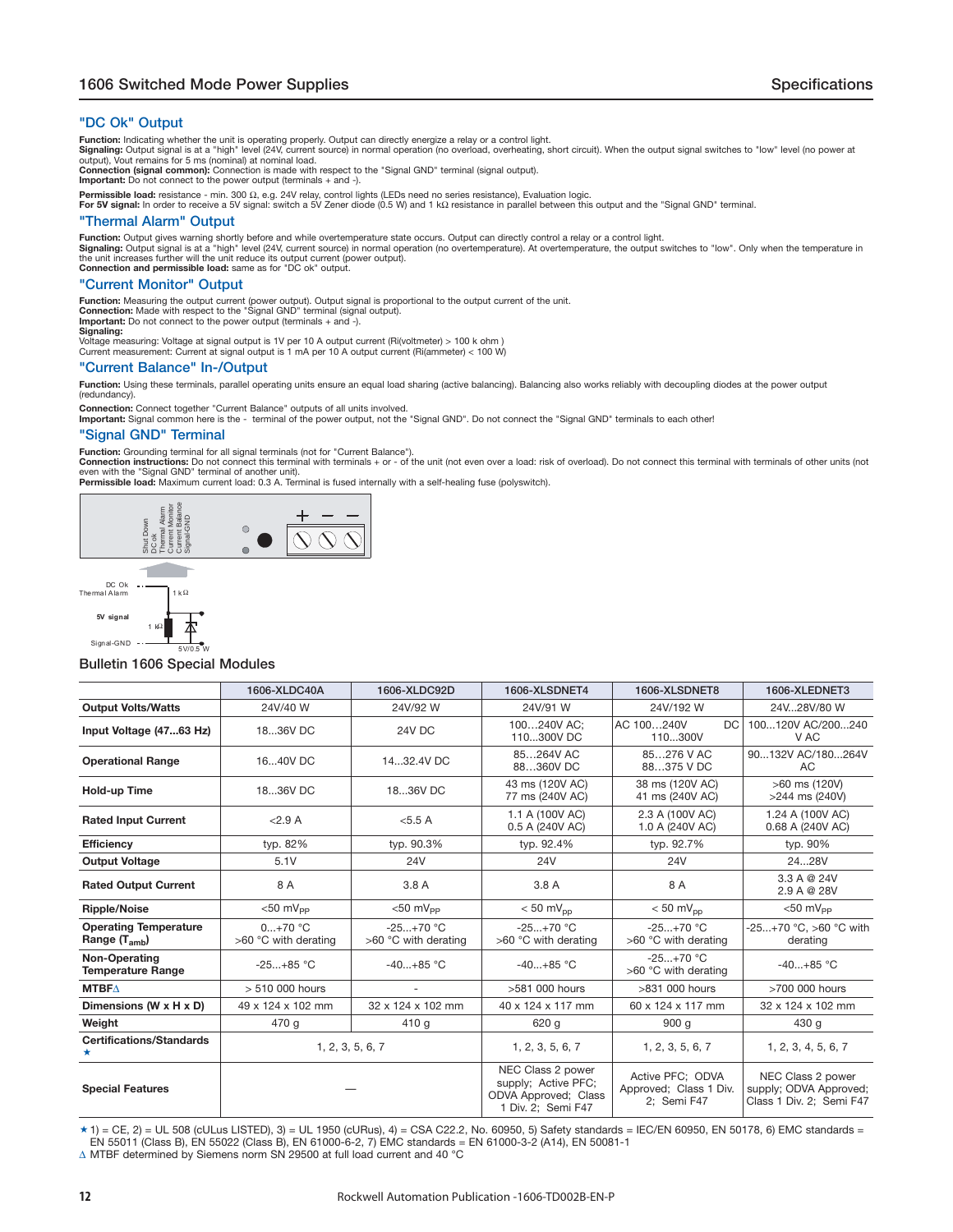#### **Bulletin 1606 Redundant Power Supplies**

|                                                   | N+1 Redundancy                                                                        | N+1 Redundancy                                           | N+1 Redundancy                                           |
|---------------------------------------------------|---------------------------------------------------------------------------------------|----------------------------------------------------------|----------------------------------------------------------|
|                                                   | 1606-XL60DR                                                                           | 1606-XL120DR                                             | 1606-XL240DR                                             |
| <b>Output Volts/Watts</b>                         | 24V/60 W                                                                              | 24V/120 W                                                | 24V/240 W                                                |
| Input Voltage (4763 Hz)                           | 100120V/200240V AC manual select;<br>160375V DC                                       | 100120/200240V AC manual select;<br>210375V DC           | AC 100120/200240V manual select;<br>DC 240375V           |
| <b>Operational Range</b>                          |                                                                                       | 85132/176264V AC                                         | 85132/176264 V AC                                        |
| <b>Hold-up Time</b>                               | >20 ms (AC 196V)                                                                      | >37 ms (AC 196V)                                         | >25 ms (AC 196V)                                         |
| <b>Rated Input Current</b>                        | $<$ 1.3 A (115V)/ $<$ 0.7 A (230V)                                                    | $<$ 2.6 A (115V)/ $<$ 1.4 A (230V)                       | <6 A (115V)/<2.8 A (230V)                                |
| <b>Efficiency</b>                                 | typ. 86.5%                                                                            | typ. 89%                                                 | typ. 89%                                                 |
| <b>Output Voltage</b>                             | <b>24V</b>                                                                            | 24V                                                      | <b>24V</b>                                               |
| <b>Rated Output Current</b>                       | 2.5A                                                                                  | 5 A                                                      | 10 A                                                     |
| <b>Power Boost</b>                                |                                                                                       | 6 A                                                      | 12A                                                      |
| <b>Ripple/Noise</b>                               | $<$ 30 m $V_{PP}$                                                                     | $<$ 30 mV <sub>PP</sub>                                  | $<$ 30 mV <sub>PP</sub>                                  |
| <b>Operating Temperature</b><br>Range $(T_{amb})$ | $-10+70$ °C<br>>60 °C with derating                                                   | $-10+70$ °C<br>>60 °C with derating                      | $0+70$ °C<br>>60 °C with derating                        |
| Non-Operating<br><b>Temperature Range</b>         | -10 °C+70 °C<br>>60 °C with derating                                                  | $-40+85$ °C                                              | $-40+85$ °C                                              |
| <b>MTBFA</b>                                      | 700 000 hours                                                                         | 480,000 hours                                            | 390,000 hours                                            |
| Dimensions (W x H x D)                            | 49 x 124 x 102 mm                                                                     | 64 x 124 x 102 mm                                        | 120 x 124 x 102 mm                                       |
| Weight                                            | 470 g                                                                                 | 620 g                                                    | 980 g                                                    |
| <b>Certifications/Standards</b>                   | 1, 2, 3, 5, 6                                                                         | 1, 2, 3, 5, 6, 7                                         | 1, 2, 3, 5, 6                                            |
| <b>Special Features</b>                           | RDY relay contact;<br>N+1 redundancy;<br>plug connectors;<br>NEC Class 2 power supply | RDY relay contact;<br>N+1 redundancy;<br>plug connectors | RDY relay contact;<br>N+1 redundancy;<br>plug connectors |

★ 1) = CE, 2) = UL 508 (cULus LISTED), 3) = UL 1950 (cURus), 4) = CSA C22.2, No. 60950, 5) Safety standards = IEC/EN 60950, EN 50178, 6) EMC standards =<br>EN 55011 (Class B), EN 55022 (Class B), EN 61000-6-2, 7) EMC standar

 $\Delta$  MTBF determined by Siemens norm SN 29500 at full load current and 40 °C

#### **Bulletin 1606 Redundancy Module**

|                                                   | $N+1$<br>Redundancy                                          | $N+1$<br>Redundancy                                                   | $N+1$<br>Redundancy                                                                       |                                                               | N+1 Redundancy                                                          | $N+1$<br>Redundancy                                           | $N+1$<br>Redundancy                                           |
|---------------------------------------------------|--------------------------------------------------------------|-----------------------------------------------------------------------|-------------------------------------------------------------------------------------------|---------------------------------------------------------------|-------------------------------------------------------------------------|---------------------------------------------------------------|---------------------------------------------------------------|
|                                                   | 1606-XLRED20-<br>30                                          | 1606-XLRED40                                                          | 1606-XLPRED                                                                               | 1606-XLSRED                                                   | 1606-XLERED                                                             | 1606-XLSRED40                                                 | 1606-XLSRED80                                                 |
| <b>Output Volts/Watts</b>                         | 30 A Dual<br>redundancy<br>module                            | 40 A Single<br>redundancy<br>module                                   | 8 A Dual<br>redundancy                                                                    |                                                               | 10 A Dual redundancy                                                    | 20 A Dual<br>redundancy                                       | 40 A Dual<br>redundancy                                       |
| Input Voltage (4763 Hz)                           |                                                              | DC 24V (max. 35V)                                                     | DC 1060V                                                                                  |                                                               | DC 1060V                                                                | 2428 V DC                                                     | 2428 V DC                                                     |
| <b>Operational Range</b>                          | 1836 V DC                                                    |                                                                       | 1060V DC                                                                                  |                                                               | 1060V DC                                                                | 2428 V DC                                                     | 2428 V DC                                                     |
| <b>Rated Input Current</b>                        | 2030 A (max.<br>35 A)                                        | 040 A (max. 50<br>$\mathsf{A}$                                        | Single input: 8 A<br>max.<br>Dual input: 16 A<br>max. total                               |                                                               | Single input: 10 A max.<br>Dual input: 20 A max. total                  | Single input: 20 A<br>max.<br>Dual input: 40 A<br>max. total  | Single input: 40 A<br>max.<br>Dual input: 80 A<br>max. total  |
| <b>Output Voltage</b>                             | Vin -0.5V typ.                                               | Vin -0.6V typ.                                                        | Vin -0.9V typ.                                                                            | Vin -0.9V typ.                                                |                                                                         | Vin -2.15V typ.                                               | Vin -2.7V typ.                                                |
| <b>Rated Output Current</b>                       | 2030 A (max.<br>35 A)                                        | 040 A (max. 50<br>A)                                                  | 010A                                                                                      | 020A                                                          |                                                                         | 040A                                                          | 080A                                                          |
| <b>Operating Temperature</b><br>Range $(T_{amb})$ | $-10 °C+70 °C$                                               |                                                                       | -40 °C+70 °C<br>>60 °C with<br>derating                                                   | >60 °C with derating                                          | $-25 °C+70 °C$                                                          | -25 °C+70 °C<br>>60 °C with<br>derating                       | $-25 °C+70 °C$<br>$>60^{\circ}$ C with<br>derating            |
| Dimensions (W x H x D)                            | 48 x 124 x 102<br>mm                                         | 48 x 124 x 117<br>mm                                                  | 45 x 75 x 91 mm                                                                           | 32 x 124 x 102<br>mm                                          | 32 x 124 x 117<br>mm                                                    | 36 x 124 x 127<br>mm                                          | 46 x 124 x 127<br>mm                                          |
| Weight                                            | 625q                                                         | 646 a                                                                 | 136 g                                                                                     | 290 g                                                         | 350q                                                                    | 340 g                                                         | 440 a                                                         |
| <b>Certifications/Standards</b>                   | 1, 2, 3, 6                                                   |                                                                       | 1, 2, 3, 6                                                                                | 1, 2, 3, 6                                                    |                                                                         | 1, 2, 3, 6                                                    | 1, 2, 3, 6                                                    |
| <b>Special Features</b>                           | Dual redundancy<br>module for 2x35<br>$A: N+1$<br>redundancy | Single<br>redundancy<br>module for 2.5-<br>$50 A$ ; N+1<br>redundancy | Redundancy for<br>DC 1060V<br>applications;<br>ABS/GL/RINA<br>(Marine);<br>Class 1 Div. 2 | Redundancy for<br>DC 1060V<br>applications:<br>Class 1 Div. 2 | Redundancy for<br>DC 1060V<br>applications;<br>Class 1 Div. 2:<br>DC OK | Redundancy for<br>DC 2428V<br>applications;<br>Class 1 Div. 2 | Redundancy for<br>DC 2428V<br>applications;<br>Class 1 Div. 2 |

\* 1) = CE, 2) = UL 508 (cULus LISTED), 3) = UL 1950 (cURus), 4) = CSA C22.2, No. 60950, 5) Safety standards = IEC/EN 60950, EN 50178, 6) EMC standards =<br>EN 55011 (Class B), EN 55022 (Class B), EN 61000-6-2, 7) EMC standar

 $\Delta$  MTBF determined by Siemens norm SN 29500 at full load current and 40 °C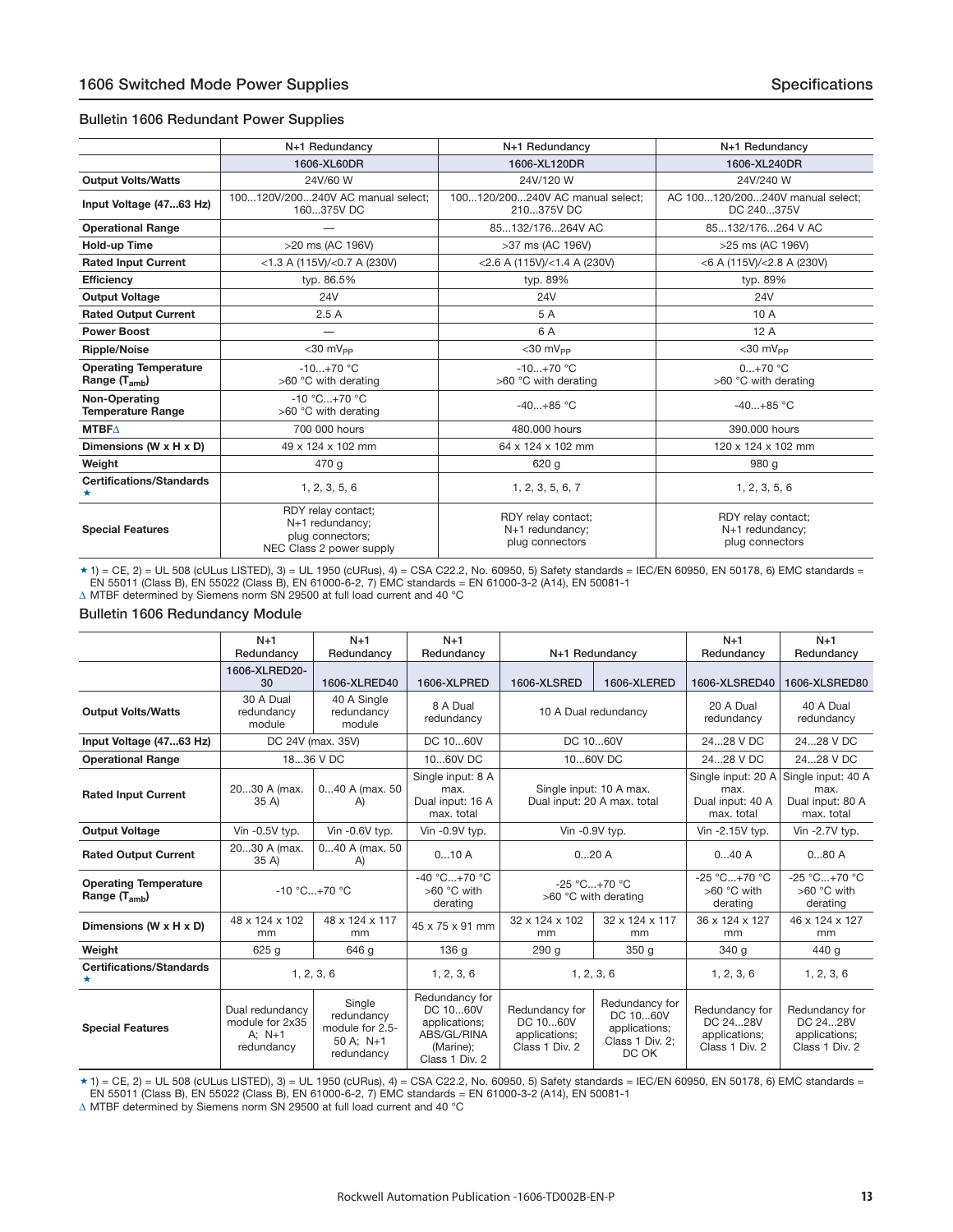#### <span id="page-13-0"></span>**Bulletin 1606-XLS UPS**

|                                                                         | <b>UPS</b>                            | <b>UPS</b>                 | <b>UPS</b>              | <b>UPS</b>                 |  |  |
|-------------------------------------------------------------------------|---------------------------------------|----------------------------|-------------------------|----------------------------|--|--|
|                                                                         | 1606-XLS240-UPS                       | 1606-XLS240-UPSC           | 1606-XLS240-UPSD        | 1606-XLS240-UPSE           |  |  |
| <b>Output Volts/Watts</b>                                               | 22.5V30V/240 W                        | 22.25V/240 W               | 22.25V and<br>12V/240 W |                            |  |  |
| Input Voltage (4763 Hz)                                                 | 24V DC (22.530V DC)                   | 24V DC (22.530V DC)        | 24V DC (22.530V DC)     |                            |  |  |
| <b>Rated Input Current</b><br>Voltage<br>stand-by mode/charging<br>mode | typ. 0.12 A/<br>max. 1.3 A            | typ. 0.12 A/<br>max. 1.3 A |                         | typ. 0.12 A/<br>max. 1.3 A |  |  |
| <b>Operational Range</b>                                                | 22.530V DC                            | 22.530V DC                 | 22.530V DC              | 22.530V DC                 |  |  |
| Hold-up Time                                                            |                                       | battery dependent          |                         |                            |  |  |
| <b>Output Voltage</b>                                                   | 22.4V                                 | 22.25V                     | 22.25V                  | 22.25V                     |  |  |
| <b>Rated Output Current</b>                                             | 10 A                                  | 10 A                       | 10 A                    | 10A                        |  |  |
| <b>Power Boost</b>                                                      | 15 A                                  | 15 A                       | 15 A                    | 15 A                       |  |  |
| <b>Operating Temperature</b><br>Range $(T_{amb})$                       | $-25+60$ °C                           | $-25+40 °C$                |                         |                            |  |  |
| Non-Operating<br><b>Temperature Range</b>                               | $-40+85$ °C                           | $-20+50$ °C                |                         |                            |  |  |
| <b>MTBFA</b>                                                            | 886 000 hours                         | 886 000 hours              | 788 000 hours           | 886 000 hours              |  |  |
| Dimensions (W x H x D)                                                  | 49 x 124 x 117                        | 123 x 124 x 119            | 49 x 124 x 117          | 49 x 124 x 117             |  |  |
| Weight                                                                  | 530 g                                 | 2850 g                     | 650 g                   | 545 g                      |  |  |
| <b>Certifications/Standards</b><br>*                                    | 1, 2, 3, 5, 6                         |                            |                         |                            |  |  |
| <b>Special Features</b>                                                 | Inhibit replacement battery buffering |                            |                         |                            |  |  |

 $\star$  1) = CE, 2) = UL 508 (cULus LISTED), 3) = UL 1950 (cURus), 4) = CSA C22.2, No. 60950, 5) Safety standards = IEC/EN 60950, EN 50178, 6) EMC standards = EN 55011 (Class B), EN 55022 (Class B), EN 61000-6-2, 7) EMC standards = EN 61000-3-2 (A14), EN 50081-1

Δ MTBF determined by Siemens norm SN 29500 at full load current and 40 °C

#### **Bulletin 1606-XLSBUFFER**

|                                                   | <b>Buffer Module</b>           | <b>Buffer Module</b>      |  |  |  |
|---------------------------------------------------|--------------------------------|---------------------------|--|--|--|
|                                                   | 1606-XLSBUFFER 24              | 1606-XLSBUFFER 48         |  |  |  |
| <b>Output Volts</b>                               | 22.5V DC                       | 45V DC                    |  |  |  |
| <b>Input Current</b>                              | 80 mA typ.<br>600 mA max.      | 40 mA typ.<br>500 mA max. |  |  |  |
| Hold-up Time                                      | 200 ms @ 20 A                  | 100 ms @ 20 A             |  |  |  |
| <b>Output Voltage</b>                             | Vin -1V: 22.5V fixed           | Vin -2V: 45V fixed        |  |  |  |
| <b>Rated Output Current</b>                       | 20 A                           | 20 A                      |  |  |  |
| <b>Operating Temperature</b><br>Range $(T_{amb})$ | $-25+70$ °C                    |                           |  |  |  |
| Non-Operating<br><b>Temperature Range</b>         |                                | $-40+85$ °C               |  |  |  |
| Dimensions (W x H x D)                            | 64 x 124 x 102 mm              | 64 x 124 x 102 mm         |  |  |  |
| Weight                                            | 740 g                          | 740 g                     |  |  |  |
| <b>Certifications/Standards</b><br>★              | 1, 2, 3, 5, 6                  |                           |  |  |  |
| <b>Special Features</b>                           | Selectable buffered voltage; § |                           |  |  |  |

 $\star$  1) = CE, 2) = UL 508 (cULus LISTED), 3) = UL 1950 (cURus), 4) = CSA C22.2, No. 60950, 5) Safety standards = IEC/EN 60950, EN 50178, 6) EMC standards = EN 55011 (Class B), EN 55022 (Class B), EN 61000-6-2, 7) EMC standards = EN 61000-3-2 (A14), EN 50081-1

§ Low inrush current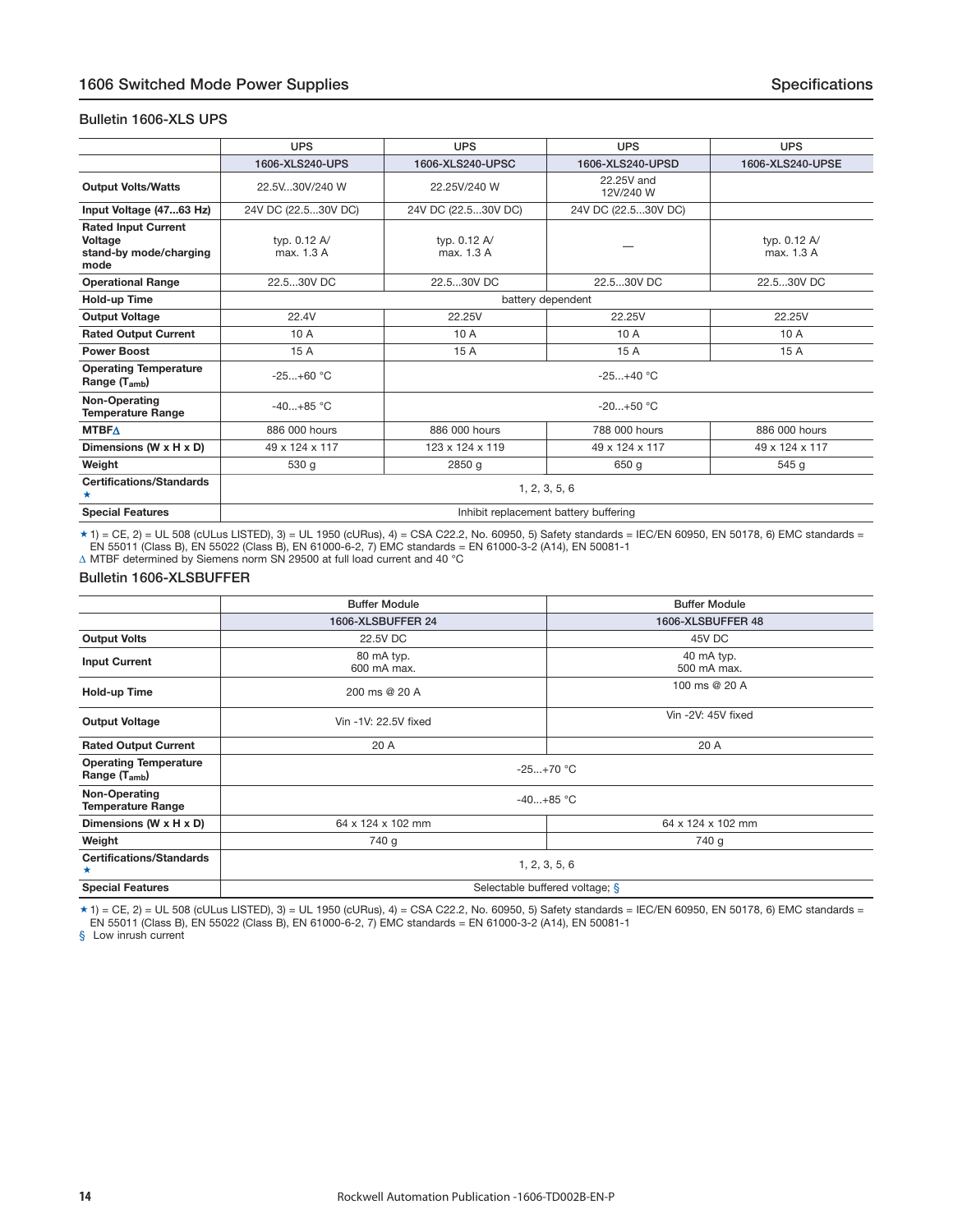#### **Approximate Dimensions - Accessories**

Approximate dimensions are shown in millimeters (in.) unless otherwise indicated. Dimensions are not to be used for manufacturing purposes. **Cat. No. 1606-XLB, Back of Panel Mounting Bracket** 

**For use with Bulletin 1606-XLE and -XLS Power Supplies below 20 A.**



**Cat. No. 1606-XLC, Back of Panel Mounting Bracket For use with Bulletin 1606-XLE and -XLS Power Supplies 20 A and above.**

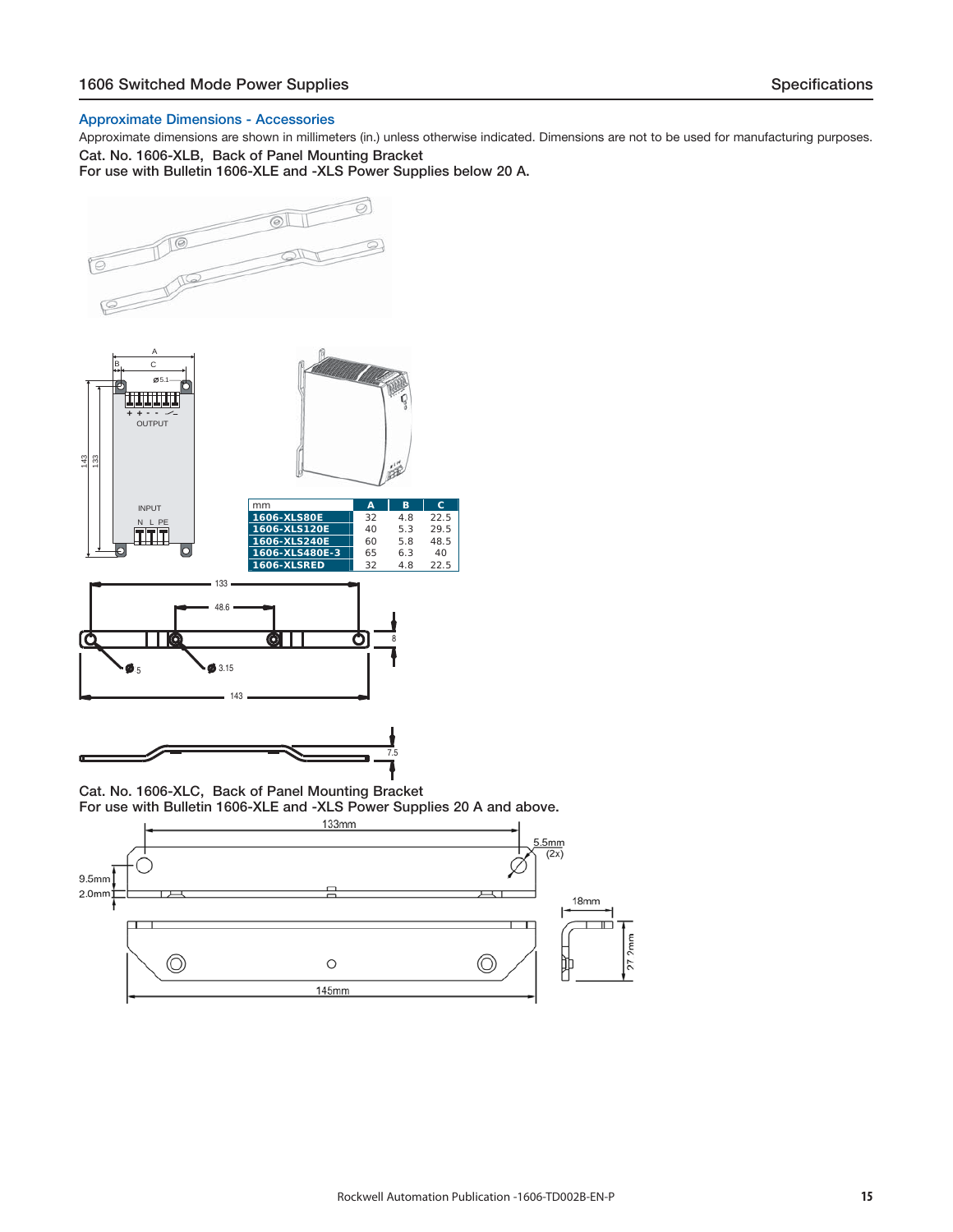#### <span id="page-15-0"></span>**Application Information**

#### **1606-XL Redundancy Capabilities**

The 1606-XL family has two cost effective methods for providing redundancy to applications that are critical and can not risk failure. **1606-XL60DR, XL120DR and XL240DR Redundant Power Supplies**



The 1606-XL60DR, XL120DR and XL240DR are enhanced versions of the standard power supplies.

- Each device has internal diodes which provide isolation against DC bus problems corrupting working supplies.
- Provides "DC OK" output relay to allow remote monitoring of DC power status.
- Utilizes pluggable terminals for easy installation.

#### **1606-XLRED20-30 and 1606-XLRED40 Redundancy Modules**



#### **Extensive Diagnostic & Monitoring Functions Protective Features:**

- 
- 
- Too high ambient temperature **COVET 100 COVET** Over-voltage protection
- 



- Wrong battery voltage (24V instead of 12V) Deep discharge (battery) protection
- Wrong battery polarity **Wrong polarity on the UV** victor of Metal victor of Wrong polarity on input terminals
	-
- Output overload or output short-circuit (malfunctioning of the internal regulation loops)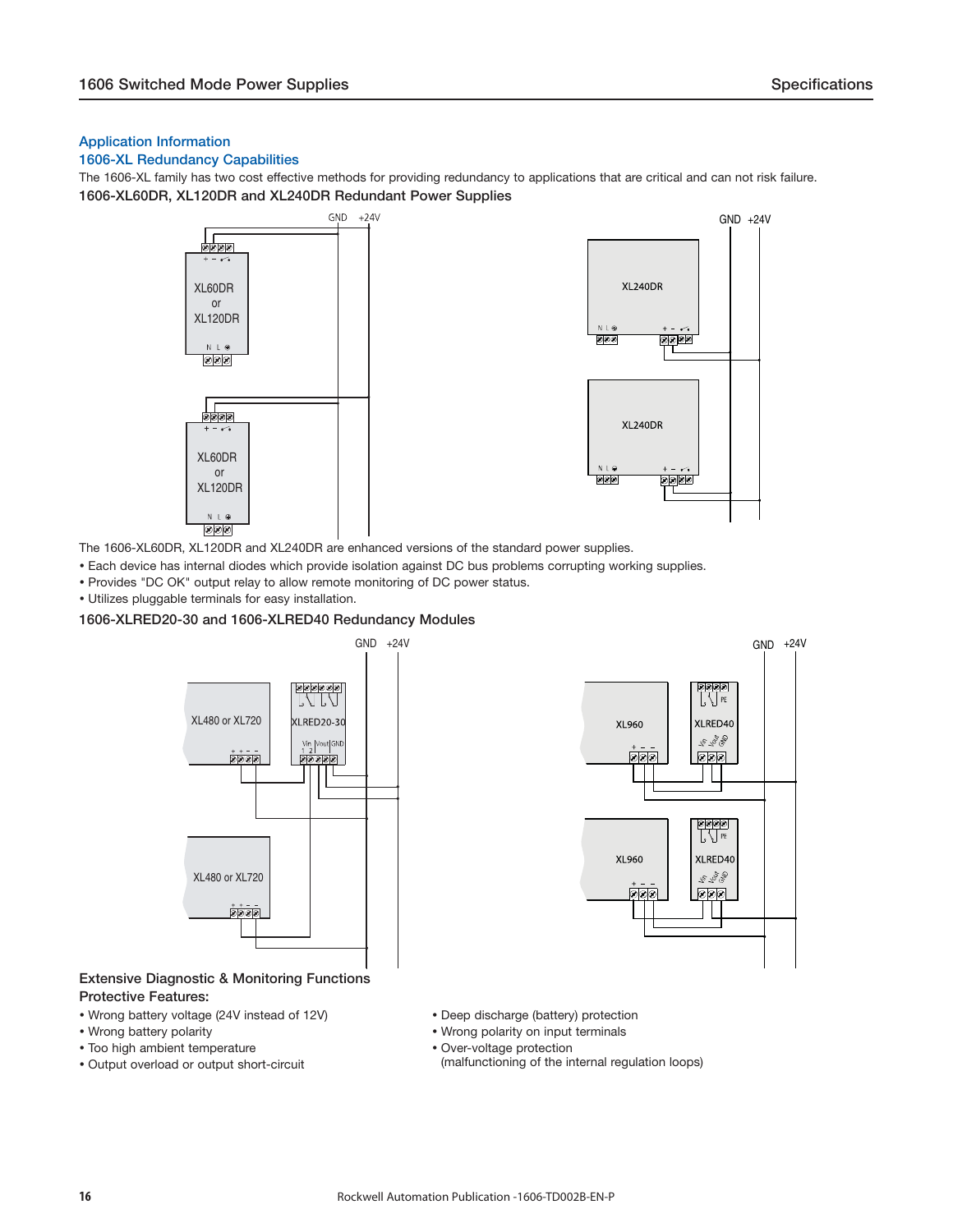

#### **A - Status LED (green):**

- Ready: Battery is charged > 85%, no wiring failure is recognized, input voltage is sufficient and inhibit signal is not active.
- Charging: Battery is charging and battery capacity is below 85%.
- Buffering: Unit is in buffer mode.

#### **B - Diagnosis LED (yellow):**

- Overload: Output has switched off, due to long overload in buffer mode or due to high temperatures.
- Replace battery: Indicates a battery which failed the battery quality test (SCH test). Battery should be replaced soon.
- Buffer time expired: Output has switched off due to settings of buffer time. The signal will be stored and displayed for 15 minutes.
- Inhibit active: Indicates that buffering is disabled due to an active inhibit signal.

#### **C - Check wiring LED (red)**:

Check wiring between DC UPS and battery, as well as the battery itself. Also indicates when input voltage is not in range.

#### **D - Adjustor**:

- Buffer time limiter: User accessible switch which limits the maximum buffer time in a buffer event, to save battery capacity.
- End-of-charge voltage: User accessible potentiometer which sets the end-of-charge voltage. Adjust the potentiometer according to the expected battery temperature.

#### **E - Signal contacts:**

#### **Ready (contact 1-2)**:

Contact is closed when battery is charged more than 85%, no wiring failure is recognized, input voltage is sufficient, and inhibit signal is not active.

#### **Buffering (contact 3-4)**:

Contact is closed when unit is buffering.

#### **Replace battery (contact 5-6)**:

Contact is closed when input voltage is sufficient and battery quality test (SCH test) indicates a negative result, three times in a row.

#### **Inhibit input (contact 7&8)**:

The inhibit input disables buffering. In normal mode, a static signal is required. In buffer mode, a pulse with a minimum length of 250 ms is required to stop buffering. The inhibit is stored and can be reset by cycling the input voltage.